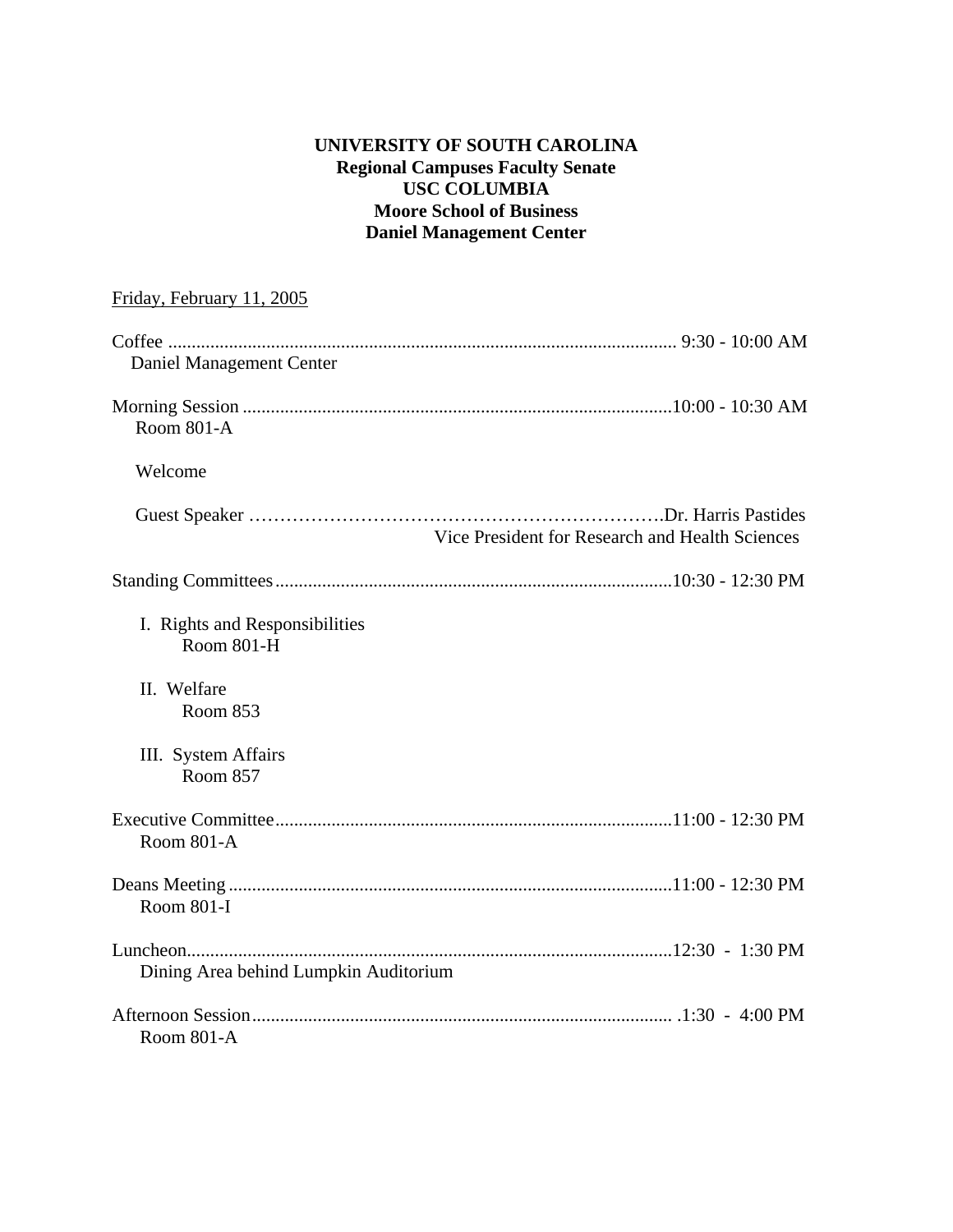# **AGENDA**

- I. Call To Order
- II. Correction/Approval of Minutes: November 19, 2004 USC Union, Union, SC
- III. Reports from University Officers
	- A. Dr. Chris P. Plyler, Vice Provost and Executive Dean
	- B. Dr. Carolyn A. West, Associate Vice Provost
	- C. Regional Campus Deans
	- D. Assistant Vice Provost for Continuing Education Academic Credit Programs
- IV. Reports from Standing Committees
	- A. Rights and Responsibilities Professor Danny Faulkner
	- B. Welfare Professor Teresa Smith
	- C. System Affairs Professor Allan Charles
- V. Executive Committee Professor Kate Fritz
- VI. Reports from Special Committees
	- A. Committee on Libraries Professor Bruce Nims
	- B. Committee on Curricula and Courses Professor Robert Castleberry
	- C. Committee on Faculty Welfare Professor Linda Allman
	- D. Faculty-Board of Trustees Liaison Committee Professor Lisa Rashley
	- E. Research and Productive Scholarship Committee Professor Pearl Fernandes
	- F. Regional Campuses Academic Advisory Council Professor Lisa Rashley
	- G. Other Committees
		- 1. Conflict of Interest Committee Professor Dave Bowden
		- 2. Research and Productive Scholarship Ad Hoc Committee Professor Lisa Rashley
- VII. Special Orders & Elections
- VIII. Unfinished Business
- IX. New Business
- X. Announcements
- XI. Adjournment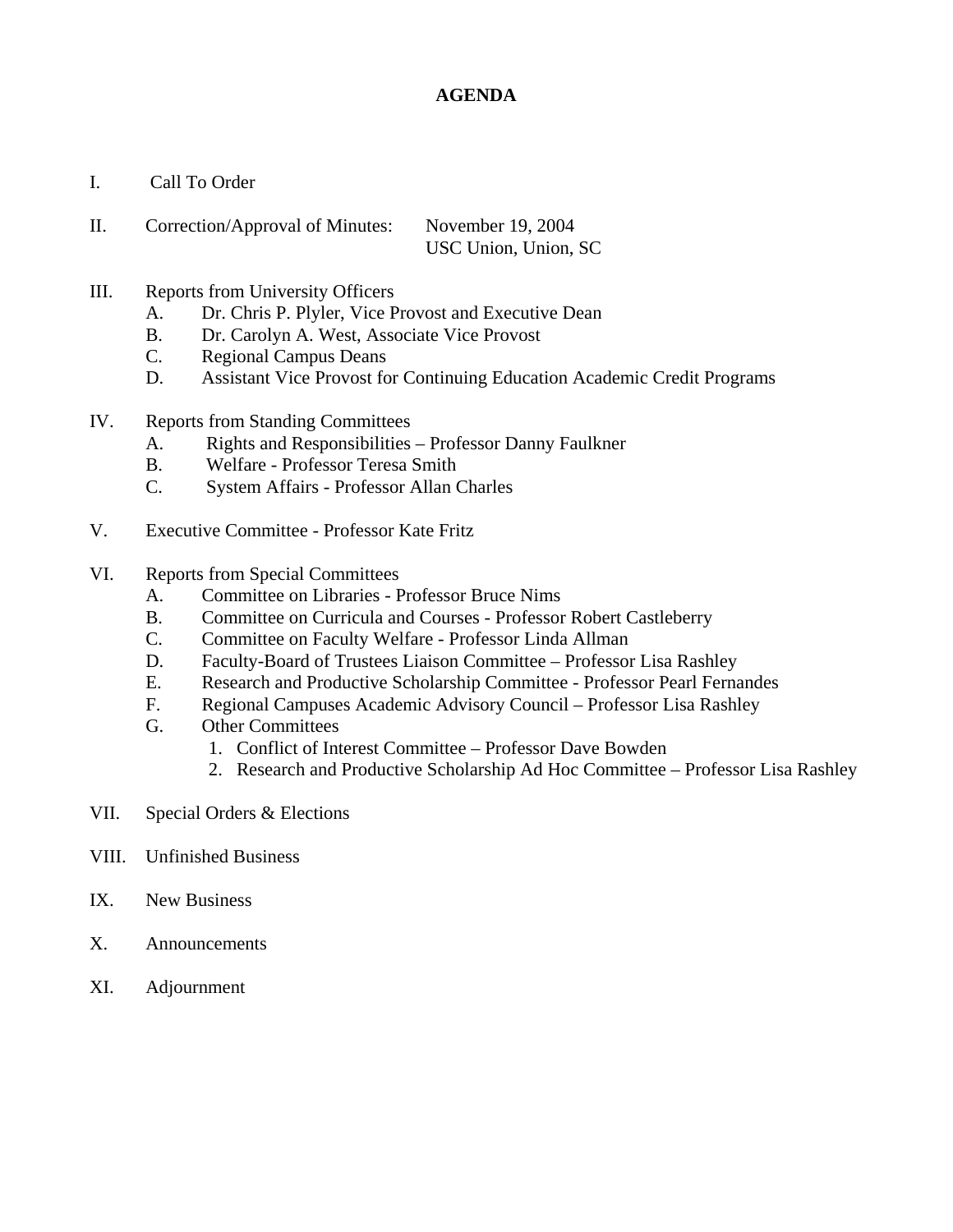Regional Campus Faculty Senate Friday, 11 February 2005 University of South Carolina Columbia Moore School of Business Daniel Management Center

# **Morning Session**

Chair Lisa Rashley (Lancaster): Good morning, it's nice to see you all here. Welcome to the third meeting of the Regional Campuses Faculty Senate for the year. We have a couple of matters here that I need to discuss with you this morning before I introduce our guest speaker.

First of all, there are a couple of extra copies of the agenda up here if you need one. You'll notice that the agenda includes Special Orders and Elections this time. As you know, during the Christmas holidays our Vice-Chair, Dr. Peter Murphy, was killed in a car accident. This is a great loss to USC Union and to the Regional Campuses and to the Regional Campuses Faculty Senate and I feel sure that you will all join me in saying to Dean Edwards how we regret Peter's death and wish your campus well as you try to recover from that. Obviously, that means that we have no Vice-Chair at the moment, the Vice-Chair is normally the person that handles special orders, nominating committees, elections; so I'm doing that in Peter's place today. We are going to have the floor open for nominations throughout the day.

As you should know from the e-mail that you should have received from your Executive Committee representative, the Executive Committee met, talked with our delegations and among ourselves about how best to fill this slot. The Vice-Chair position is where we decided finally that we would like to bring the new member of the Executive Committee in. This will enable us to retain new membership from Union very soon as the Vice-Chair will then rotate off. By that time a USC Union faculty member should be ready to come back on the Executive Committee. Right now, because of TERI retirements and Peter's death and a number of other circumstances, USC Union is not able to be represented.

Our *Faculty Manual* does provide for this contingency by allowing us to elect a representative from another campus. We need somebody with expertise in the Senate, somebody who is familiar with the process of the Senate to come in as Vice-Chair. So we have chosen Dr. Noni Bohonak to offer as the nominee this afternoon for the position of Vice-Chair. We will be taking other nominations from the floor though.

In addition to that, there have been some problems on the representation on the Research and Productive scholarship committee that have necessitated the resignation of our elected member. I'm still looking into this, myself. I want to say that I support the decision of that representative to resign, but in the meantime we need to elect a new member to RPS to serve this year. The Research and Productive Scholarship committee will meet again, or rather meet for the first time, in about two weeks so we need to have someone in place for that. Again, I consulted with the Executive Committee and asked the Executive Committee members to consult with their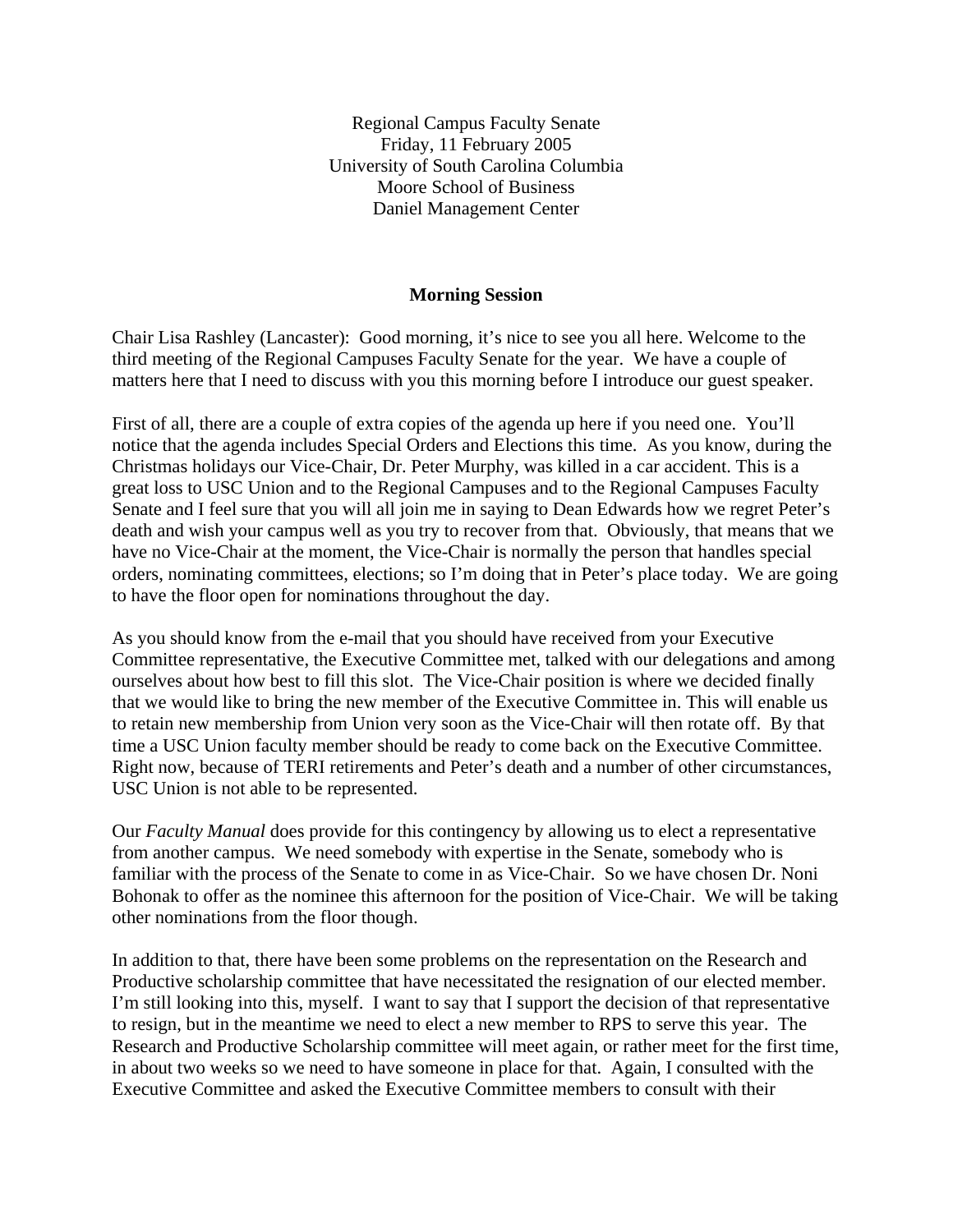campuses, their delegations, and also their faculty organizations, because, as you know, the RPS member does not have to be a member of the Senate delegation.

Dr. Todd Scarlett from Lancaster has volunteered to serve as our RPS representative, so the Executive Committee recommends him as a nominee for RPS. However, Dr. Scarlett has told us that it would not hurt his feelings one bit if someone else wanted to give it a try, so we will be taking nominations from the floor for that position as well. I'll discuss this further or answer any questions that you may have about the elections during that time period; in the mean time, I would just like you to be aware that we have a special order coming up and you need to be thinking about that election. Right now, though, we have with us Dr. Harris Pastides Vice-President for Research and Health Sciences. He is going to speak with us Research and Productive Scholarship and the Regional Campuses.

Harris Pastides: Good morning to all, I am delighted really to have this opportunity to be with my faculty colleagues. This is a first to be invited to this particular forum and perhaps long overdue and I hope that we can do it regularly. I see that just as in the classroom, "the seniors" tend to sit in the back row, and I see them over there today and good morning to those colleagues today as well. I know we probably want to burrow down to the role of scholarship and research at the Regional Campuses and let me open up right away by telling you that this needs to be a dialogue. I have a lot of learning to do. I want to join you and join your leadership on a venture where we come to a better understanding about what the aspirations are on your campuses, what the capabilities are, what the resource needs are.

But I will tell you right out of the gate that I have extraordinary respect for the load that each of you carries, for the remarkable load in teaching, which is the primary role of the campus and needs to remain so and there is no doubt about that. I understand that explicitly and therefore when I begin to say that I want to understand better what both the expectations are for scholarship, what the opportunities are, and what the infrastructure and the resources that are required to help you reach your scholarly aspirations. I really don't see myself as a driver as much as a colleague and first understanding is doing a lot of listening to you. Working with you as a faculty, working with your faculty designees, working with the Deans to better understand. So right out of the gate, let me say that I don't have a full comprehensive understanding about the expectations and the aspirations of you as faculty on the Regional Campuses. I do know that there are aspirations, and that is clear to me in the dialogues that I have already had. I do know that the clarion call to increase and improve the quality and quantity of research within the University of South Carolina system not only has been heard but also embraced. More important than understanding that some call has been heard, it is much more important to rationalize that in specifics. I can tell you that, in my first year, when I was interim Vice-President for Research, I visited with the four-year campuses in the Upstate, in Aiken, and in Beaufort and really those were listening sessions fundamentally. In each of those listening sessions I heard a need, I heard a need for lots of things I heard a need to understand the teaching load primarily, I'll tell you that I'll probably use that a lot this morning including in what I hope will be a dialogue or  $Q \& A$ . The teaching loads are not just a factor; they are central to any faculty at any campus in the system to being able to capture the time to pursue scholarly aspirations. In those listening sessions, I also appointed faculty-led committees at each of those three campuses to internally begin conceiving how scholarship could be increased, could be improved and what kind of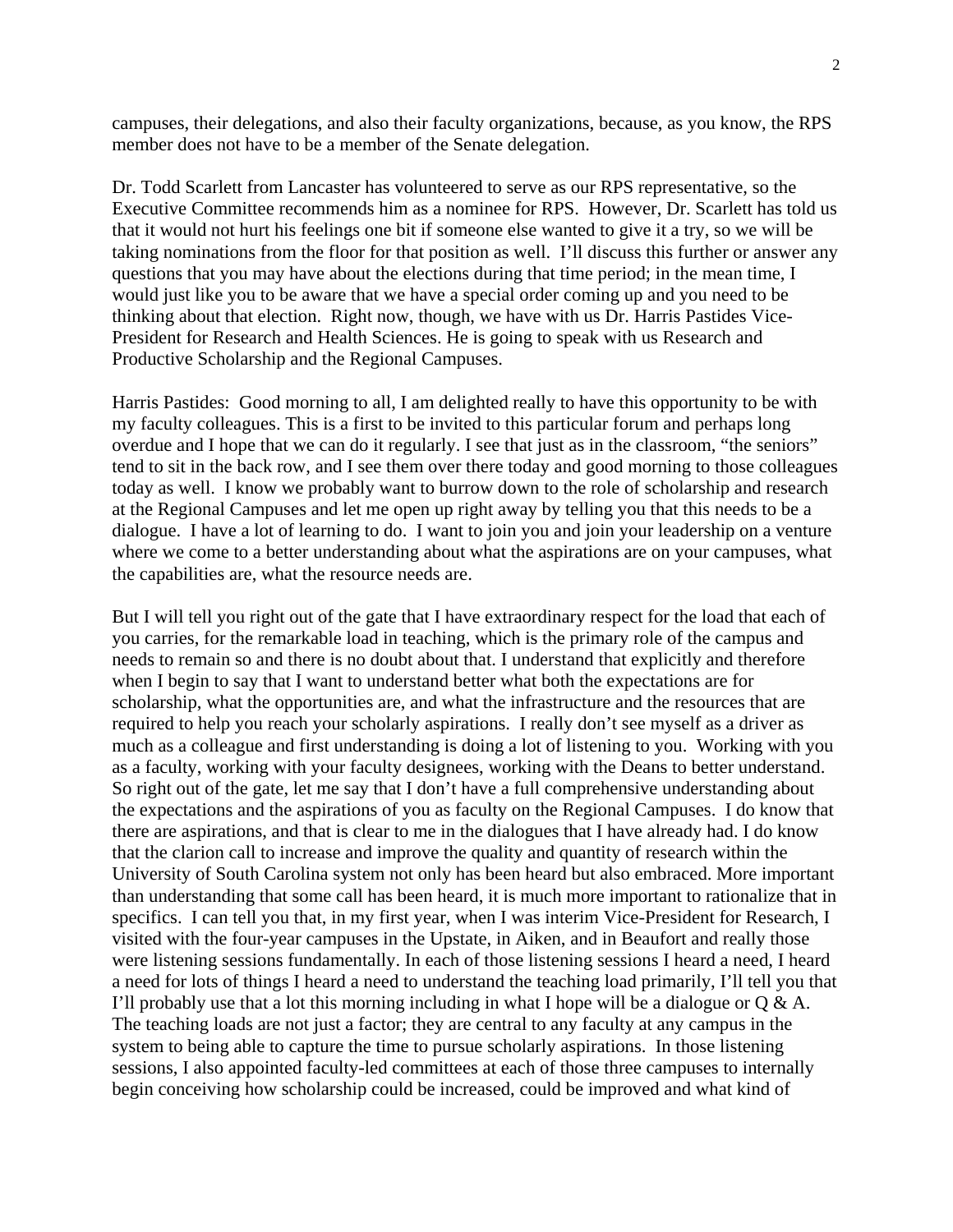support and resource systems would be needed. I don't mean to imprint the work of those campuses onto your campuses, but I will tell you that there was a great deal of creativity and I think that those meetings have led to positive changes.

I will just tell you for example, and I won't single out one particular campus, in fact, I might tell you, perhaps, that we came up with three main interventions. One may be from each of the campuses. One campus faculty said that time is much more important even than money, and what they wanted was a program that would allow a small number of teaching leaves of absence, i.e., teaching reductions for capable faculty that could do better if they had a reduced teaching load. That translates directly to money. So it is about money fundamentally but on one campus the issue was not so much for equipment or for travel as it was to give faculty time. On another campus, it was for a proposal development support person. Someone who could bring teams of faculty together, in an interdisciplinary environment, not to be declared by me what the substantive native domain of that focus would be because that is best understood within a campus. But what we all realize is that the critical mass and the depth to perform funded research in particular was often missing. But by carefully putting together faculty that had aspirations and capability who needed to come together in some type of inter-disciplinary domain was a positive one that needed support. Who was going to run the meetings, who was going to identify the funding opportunities in the national scene, who was going to do a lot of the leg work, who was going to help in drafting and editing proposals and finding peer reviewers, who was going to do a good job in packaging the proposals as they approached finality?

Finally, one other initiative was really about equipment. It was about the kind of equipment that was needed on one campus both in a laboratory-teaching setting and the equipment that was presently available was kind of okay in a marginal threshold way to do some teaching, but it wasn't the kind of equipment that would be necessary for faculty with student help to really do the kind of experimentation that would lead to credibility that would lead to publications or grant proposals.

So I would be willing to embark on a journey with you, with the individual campuses, or with the Regional Campuses as a whole. I leave that to the leadership here and to the faculty. But I believe that there are enough differences in the interest of the various faculties on the campuses probably to at least be willing on my part, and with my staff to visit and to get to know you better and to listen. And I think that following listening, we could work toward a program in investment. I hope that would allow you to make in a measured way the kind of improvement that you are seeking. It's remarkable to me how the process of listening and the journey of working together in itself can begin to be the therapy, if you will, and the progress forward. Money is no doubt about it and if there were no money to be had we might as well not even start off on the journey, but I was actually impressed by how modest the money that was really needed in the first instance. The fear was that the request and the aspirations called for untold sums of money, but really they were targeted investments in the faculty who were ready, willing and able to move forward so I would very much like to do that.

I'll say a few words about the RPS program and then be available for as many questions that any of you may have and that time allows. We have had a meeting certainly with faculty representatives some of you in the room on the RPS program. I am in fact open to conceiving a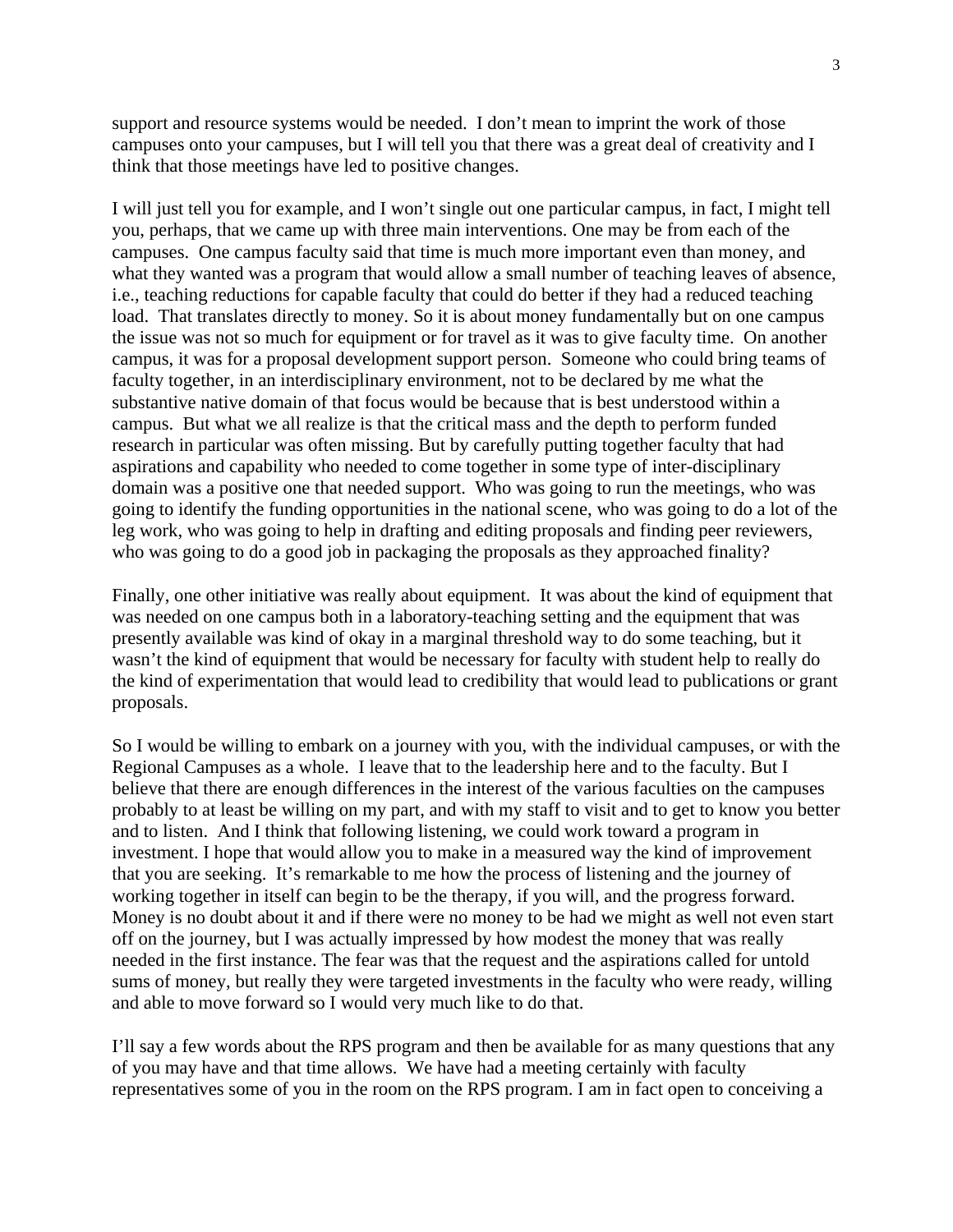new way to make a proportion of funding available from that program to faculty of the Regional Campuses. I will tell you that one of the issues that always comes up is whether there should be a set aside or not. At one level, if you make a set-aside program, conceptionally that becomes a separate and unequal. It is, I know, particularly meritorious and honorable when faculty from throughout the system gets awarded, on a fair and unadulterated fashion, an award out of RPS. But if there is a feeling of what I will call a block grant approach to the Regional Campuses, either to each Regional Campus or to the Regional Campus Faculty as a body as a whole with an internal review system for faculty at the Regional Campuses that you as a body felt would be a great step forward, I would certainly listen to that. Obviously, we want to get more applications into the R and PS program; we do have applications for that program. I wasn't able to do the statistical analysis but Wanda Hutto who works in our sponsor awards management office, and if you don't know, the acronym SAM is what we are using on this campus. She told me that her initial look was that the proportion awarded from those applied was very similar across the system. In other words, if you look at the Regional, Four-year campuses, including Columbia that the actual percentage awarded was actually not that different. Obviously, we would like to get more proposals into the system. I also think that we want to get more reviewers from the regional campuses into the peer review system. So all of these things are open to discussion and I think that we ought to make rapid progress so that yet another cycle doesn't go by where we say, "Gee we're talking about these things but when are we ever going to do something about it?"

Finally, I would like to say a word about tenure and promotion even though it's not my domain and my jurisdiction. Clearly that works up through Chris Plyler and Mark Becker but I will be listening very carefully. In other words, I think that it doesn't make a lot of sense to help you find vesting resources and programs that aren't in the stream toward making more capable and promoteable and more tenureable faculty. So I don't think that we want to be investing in something that is out here for, lets say the public good, if it is not exactly what the faculty require to increase their assets toward becoming successful at being tenured and promoted, but from the perspective of where that is; where the bar is what the threshold is, I know that there is probably no issue that is as serious to you the faculty as that one. I think that you will be working, and probably have already started working with the Deans, and with Dr. Plyler and with Mark Becker as well. So I think with that, fearing that I may not have addressed something that I think is even more pertinent to you, why don't I pause there and be available to you for questions.

Roberto Refinetti (Salkehatchie): Your last comment was not very clear; let me see if I can interpret it correctly. What you're saying is that it may be that for your tenure process that you really need to do research. In that case, of course, we would not put the money in. I don't know, I didn't quite get what you meant by saying, "Well, you don't need to worry what they're looking for" or maybe you're saying that maybe you don't need that much research so we don't need to use that much money or we need more research than we were planning on putting, so we need to put more money. Did you have anything—?

Pastides: I fear that you were clear and I wasn't clear, so let me try again. I think that what I meant to, and by the way, some of you are tenured and are promoted and that might have implied that I wasn't interested in supporting your research; not at all. I think that it is important to invest in programs and to improve the infrastructure directly in avenues that would help the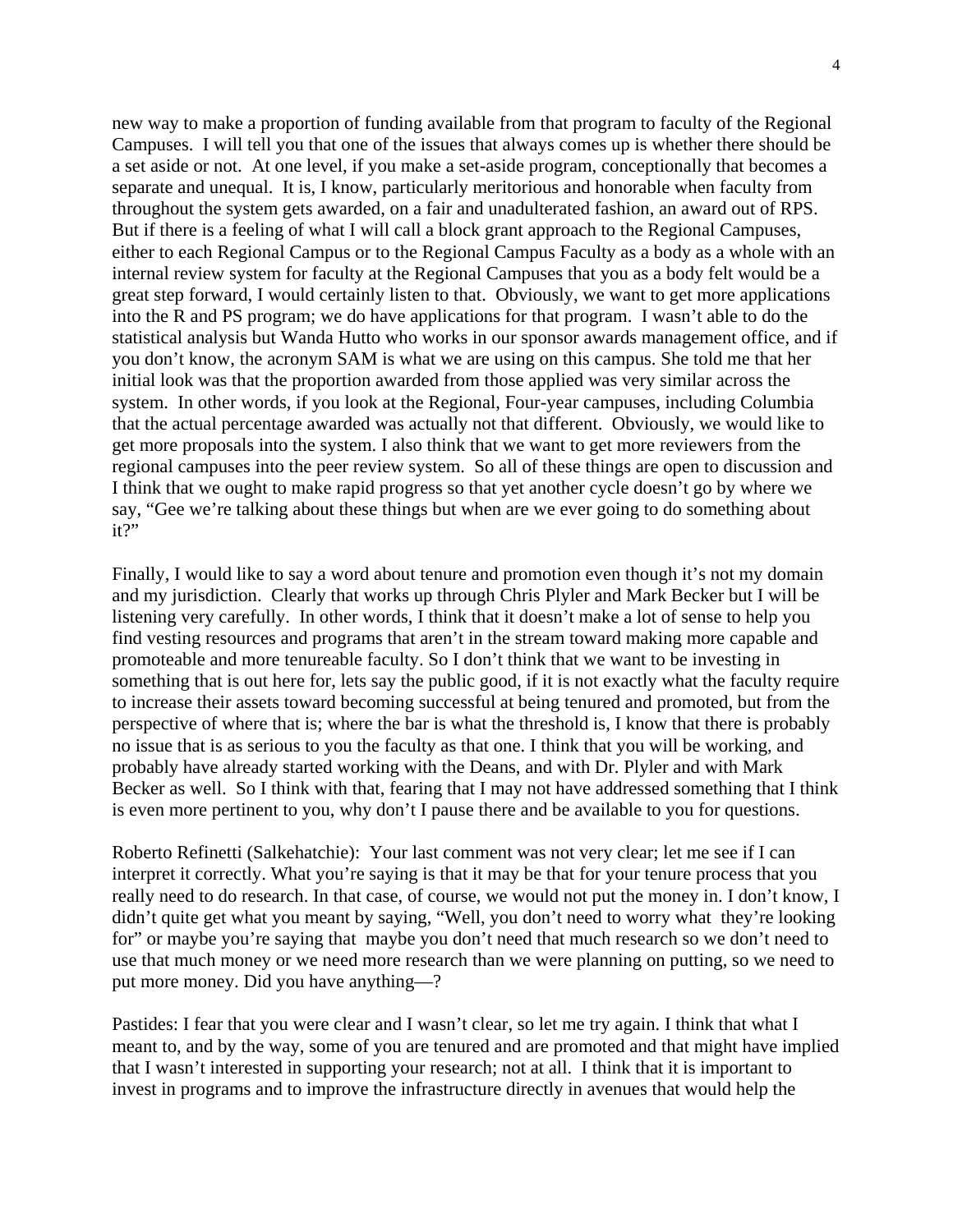Regional Campuses Faculty succeed in their promotion and their tenure aspirations, that's really what I meant here, as opposed to, I don't know what an alternative example would be but in a programmatic effort that might be for example apart from that, I don't know why, but a good public service program. I know public service is important for promotion and tenure as well, but I think that it is important for the faculty, as they ask for and as they help me work on a funding program for you; that it be entirely in that flow if this program works, faculty of these campuses will have a better time, will have a better capacity to get promoted and tenured. I think that it would take specifics to try to get examples of what would a program that wouldn't directly be in that flow look like; I don't have a good example of that.

Joe Pappin (Academic Credit Programs): I wonder, if in the RPS program, is any consideration given to some degree of matching funds that encourage individual enterprise to secure funding or is it simply geared toward those who have no other source of funding?

Pastides: No, I think that the real key here is the aspiration. If the goal is to seek funding, and along the way you have some funding or can indicate that what you need is a boost, if you will. You've got some funded work, and you need something that will get you to the next level, I think that that would be an asset in terms of criteria, a very strong one by the way. Having said that, I will tell you that on the Columbia campus that we do certainly look to young faculty and new faculty and we hope that—well a RPS program is not a novel thing in Universities across the country. One of the things that the faculty candidates ask us is do you have a C-grand program for new and young faculty. It's very important that we leave the door open to faculty without funding, and with potential as well as with credibility. I certainly think that for those who already have something on going already it can be used as you would call it as a matching program or as a boost. How would we best move forward together? We certainly have a committee, and Carolyn and Chris, you probably know better whether if that is an ad hoc committee that we met with—I would like to institutionalize that with regular meetings and also I would like to visit with faculty on the campuses. But I do think that that was a good start and it was a good group certainly, and whatever democratic process is needed to make sure that you've got the right membership, but I would like to keep those meetings flowing.

I will also tell you—and I know that there is only a minute or two remaining on your agenda that overall I think that the university continues to aspire. I know that certainly in Columbia there are major changes afoot in respect to building buildings and hiring faculty, and with kind of increasing the focus on kind of the high quality things that I think that we are doing and we need to promote. One of the most obvious things that occurred to me when I first took this particular job, when I moved over from being Dean of Public Health, in that job I was a little bit more ethnocentric, if you will, in what I was trying to push from day to day, but when I look at the university as a whole; relative to national peers: A) were not really that big, I know that we're really big for South Carolina, a lot of students and a lot of faculty, but not really that big relative to the famous State flagship Universities around the country that are in some cases 50% or sometimes 100% bigger. The critical mass of faculty to do nationally recognized research, and even at Columbia, is not very high. So at Columbia we face many of the same problems you may have 1 or 2 very good faculty working in a field and they may be nationally or even internationally reputed, but to really make hay and to really get known for something I think that we need more critical mass and more depth as well, so we've begun to identify at Columbia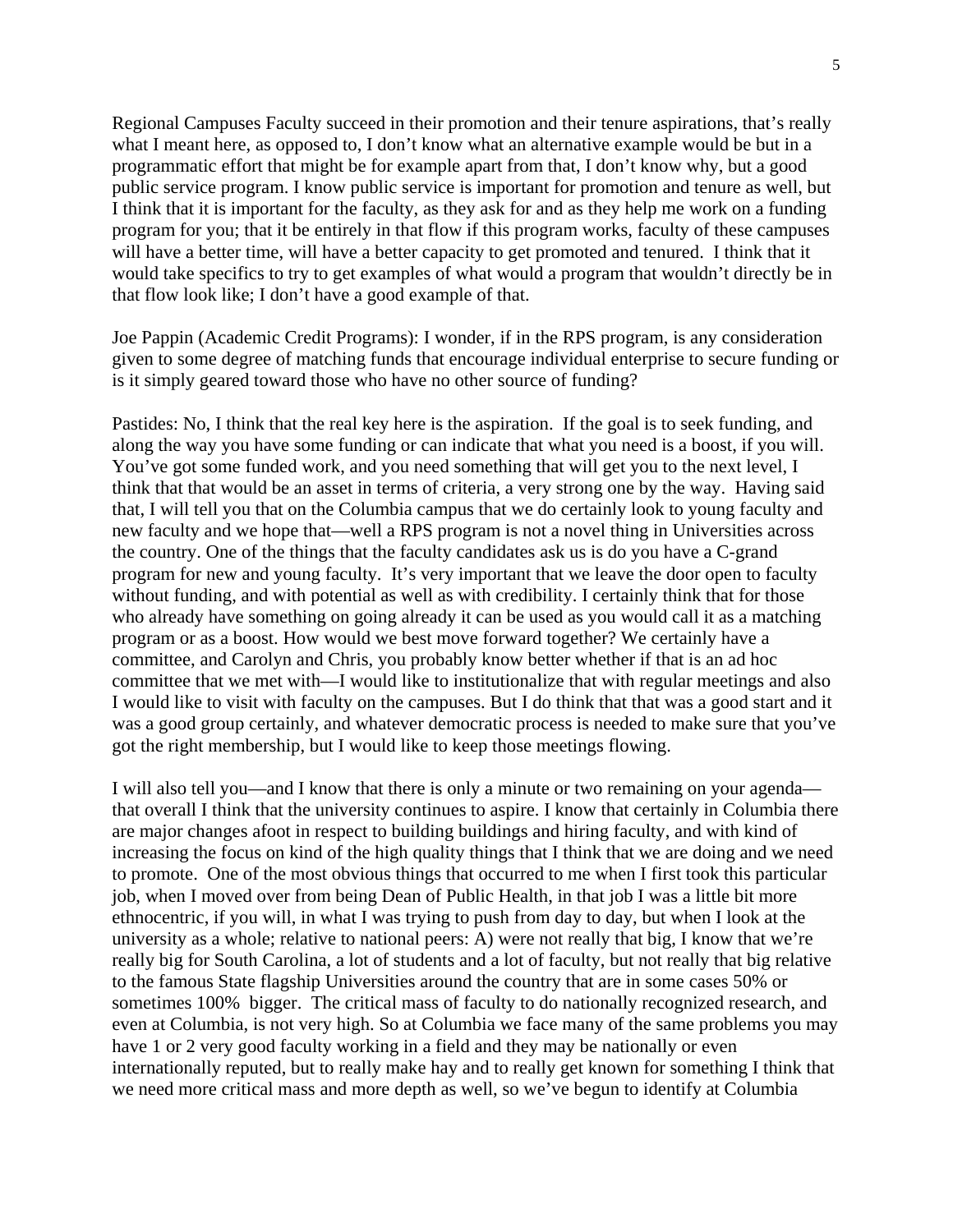these 4 areas that you may have heard about that we are focusing on. And that doesn't mean that if your not in those four areas that we don't care about you, but it means that we recognize that for USC to be recognized in California where there is another USC and in Ohio and in New York and in those places. You're probably not going to get known kind of for everything for doing a little bit of many things, you're going to get known for doing some things very well.

At USC Columbia we're looking at environmental research, we're looking at health science research, we're looking at nano-technology, and we're looking at something that we call next energy with the hydrogen and fuel cell revolution of the future we hope. We are also embarking on a Humanities Initiative now with faculty in the humanities looking at "What about us, how can we get what we need to be nationally reputed as well." I think that on your campuses and I know that you all are a lot smaller butt I think that is a good idea to do some introspection as well, I'm not alleging that you don't or that you haven't. But I think that in a focused way to look at the faculty that you do have and what areas so that you can identify some areas that you really believe in so that you can capture the imagination of some critical mass of faculty, and that would make it even easier to understand that campuses aspirations going forward. Just to end where I started, your teaching loads are very high, and the mission in terms of teaching start with that and we are very cognizant of that and I think that when we start talking about scholarship we understand that you're going to have to do that in the context of those particular teaching loads and those primary missions. I think that sometimes that you might believe that at sometimes we forget about that, I want to tell you in a personal way that I have lived that first hand and understand what that means, and I want to work with you given that context. Carolyn, did you have a question to ask?

West: Actually, you covered what I was going to ask, and that is what is the next stage beyond this? I know that some people have not been actively evolved in the thought process that's required to pursue what you're offering, and I was just wondering when we might meet again next so that this doesn't remain a promise but becomes a reality for everyone.

Pastides: Well, why don't I work with your leadership immediately after this meeting to not only re-institutionalize that group but also to schedule some visits to other campuses. But if you do need to bring some structure to what I call that introspective process, I certainly can offer some guidance with that. You know you go back to work and on Monday morning you're already back to everything else that you're doing, but I think that this notion about facilitating some meetings on your own campuses as well. Let's look holistically: we have x faculty across the campus and we have these particular people who are interested in coming together, I'd like to get that going in parallel and not wait until we have a lot more meetings of this group and then come to you and ask you because I think that that will be important in one way or another. OK, thank you for having me.

Rashley: Thank you Dr. Pastides. We will consider how best to proceed and what the best way to institutionalize this committee might be. It may be that System Affairs might be able to look at this today as a matter of fact, but we will be back in touch with you very soon. I want to deviate from the agenda; I've been asked to hand over just a minute of podium time to Nancy Washington who has something to show us.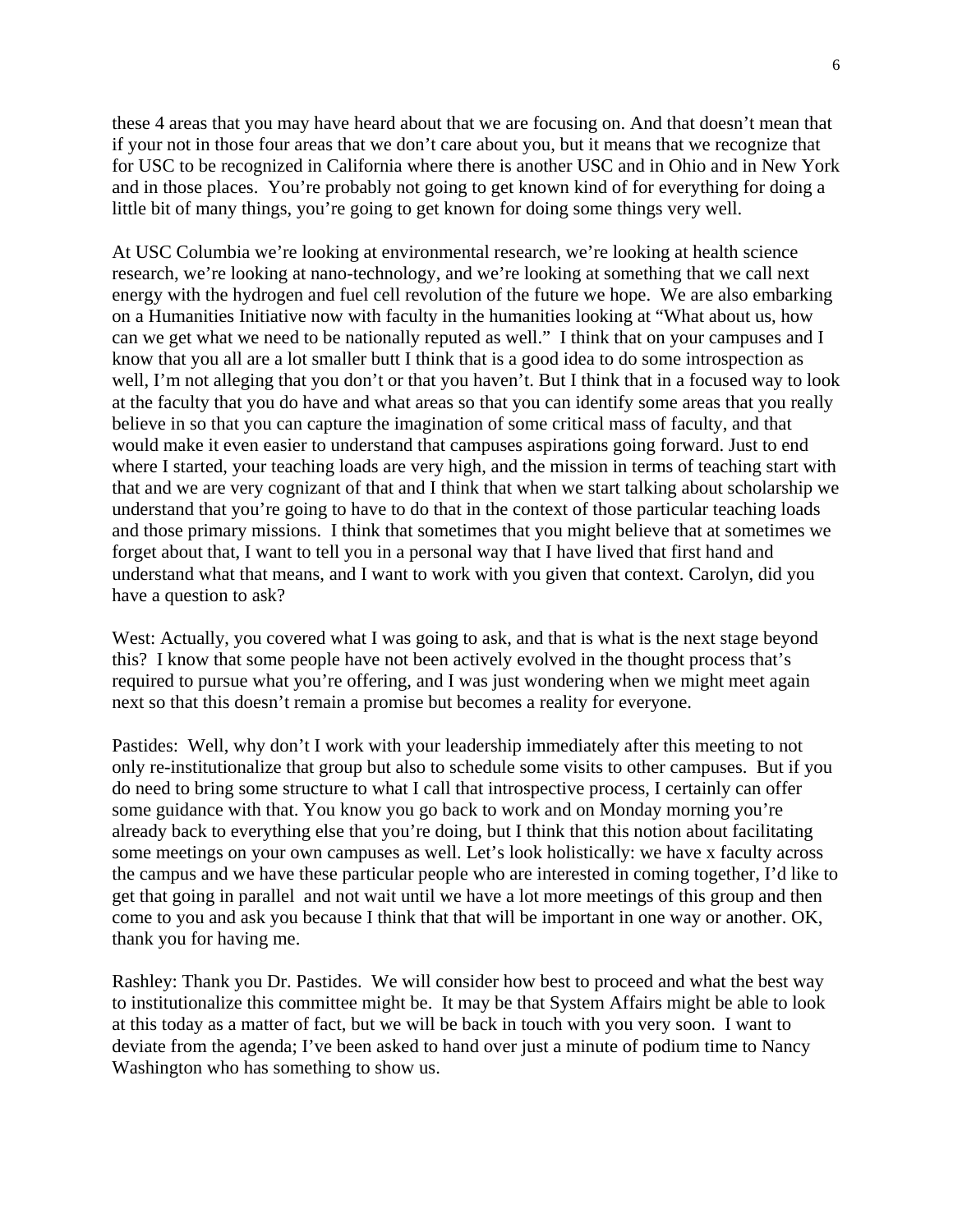Nancy Washington (Academic Credit Programs): I just wanted to show you a little book that I just had published, I will quickly tell you that I wrote the words, but I didn't do the pictures because the pictures in a children's book is what attracts them, but this is *Miss Penny's Condo*. I do have copies available, and I would love you to look at it. If you would like to buy a copy, I am also the salesperson. Thank you.

Rashley: Maybe we can add regular show and tell sessions of our Research and Productive Scholarship to our Senate meetings? All right, we are going to adjourn now for our morning meetings. Agendas are up here on the table if you need them.

# **Afternoon Session**

### I. **Call to Order**

# II. **Reports from University Officers**

A. **Report of the Vice Provost and Executive Dean of Regional Campuses**—Dr. Chris P. Plyler See Attachment I

Dr. Plyler:Thank you, Madam Chair. Thank you, Kathy Hutto, for planning a very nice lunch. On the legislative front, I appeared with President Sorensen and the three Senior Campus Chancellors in front of the Higher Education subcommittee of the House Ways and Means Committee on Wednesday, February the 2nd to represent your interest. We reported on the status of budgets, campus budgets primarily, and many of the positive things going on in your institutions. Things like teaching, learning, and graduation data. I also previewed the prospect of Palmetto College, highlighting course and degree delivery and efficiency of course; and the members seemed to appear very receptive to that concept and were encouraged to learn that we are making efforts to more fully meet the needs of students in the regions that we serve.

There were also two very emotional testimonials from legislators representing Allendale and Aiken that morning who spoke to the value of having the campuses in their communities. To date, those within the university who make it their business to monitor the General Assembly have informed me that there is no momentum at all in favor of the Governor's proposal to phase out two of our campuses. And while the university will not initiate a highly visible rebuttal to the Governor's overtures again this year, much is being done behind the scenes to ensure its defeat. Not to mean that we will relax at all, we're being quiet. The idea is not to go on the offense but just to do the good work that were doing. That in itself is a pretty solid recommendation, but other things are happening, and the President would just like us to not be as public about it as we were last year. I think that we will certainly never relax on that particular issue, but always be vigilant of what those who are not in the know may think or do with a concern to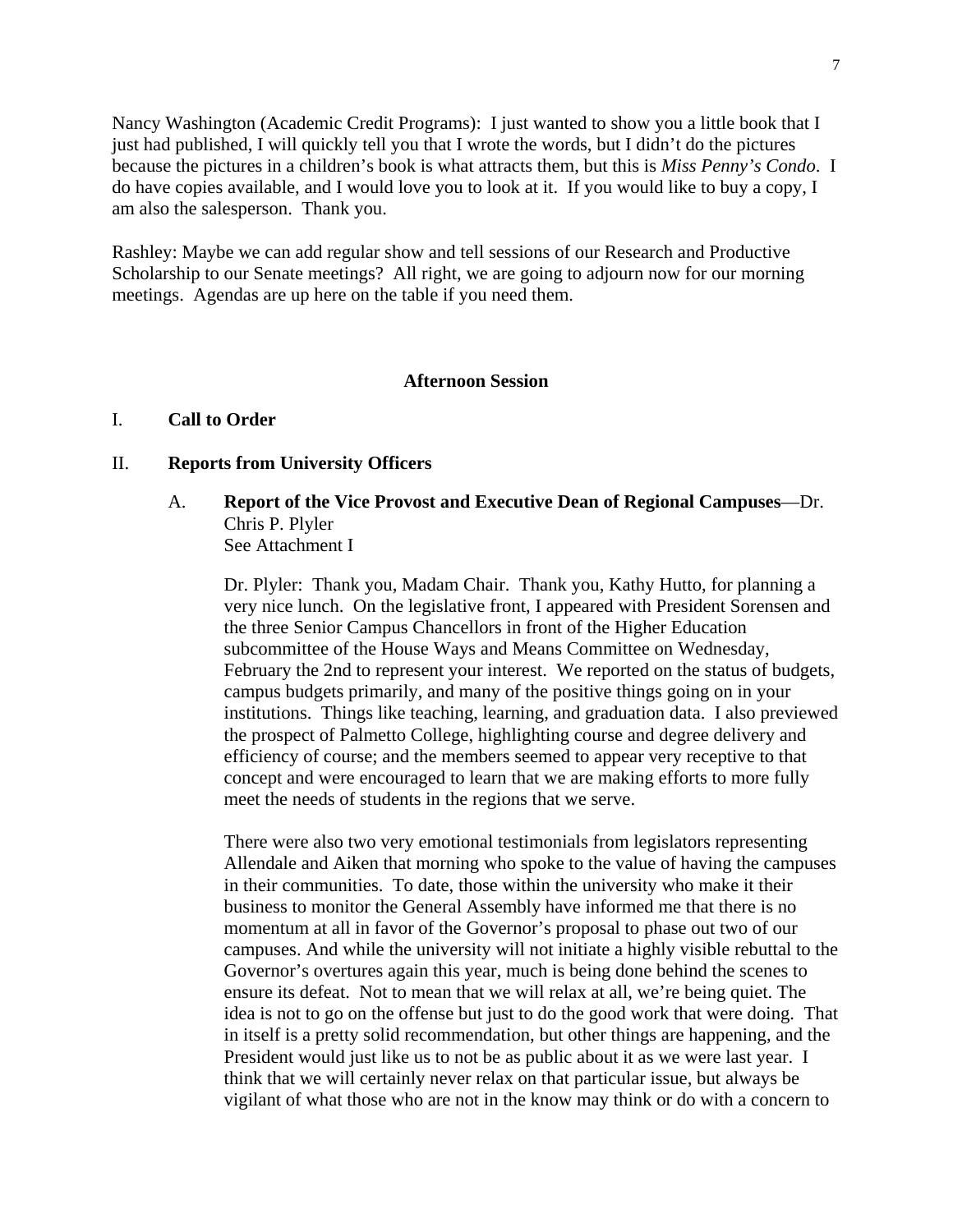Regional Campuses. And unfortunately, some of the enrollment management and marketing and branding functions at both of the institutions in question, regardless of what we do, always take a hit because of that insinuation that there might be closure, so I know that Allendale and Union are working double time to offset any public relations or student recruitment damage and certainly we'll continue to closely monitor that legislation or that idea or that part of the budget proposal that could become legislation, we don't think that it will again, or any other legislation that impacts the Regional Campuses or Higher Ed.

With concern to the Palmetto College, there remains some fine tuning and testing, but smart rooms have now been installed in Union, Laurens, Lancaster, Walterboro is happening this week and Allendale and Sumter will be installed within the next two weeks, and I am going to defer any comment on the implementation of the college and degrees to Dr. West or a representative the implementation committee. At the University at large, you may be interested to know that the university has made a purchase of the old armory facility, where ROTC will apparently be housed, freeing up space in the old Coliseum and along the Horseshoe for other academic needs. And there are two issues that are being discussed in the council of Academic Deans that have direct implications to the regional campuses. One is the creation of a central teaching and learning center, which you've probably heard some discussion about over the years. This is a wish, or a need that many Provosts have talked about but it looks like it is going to happen pretty soon. This would support teaching and learning at all levels and in all contexts in which instruction occurs at USC and that includes our campuses. This center will work to enhance the intellectual climate it will promote open and ongoing dialogue among all members of the university community and serve as an advocate for all academic initiatives as these enterprises enhance teaching and learning, and it will certainly have direct impact on our plans and what we do at Palmetto College and in lower division course work and what we do on our campuses.

The teaching and learning center's program areas will be in teaching learning instructional technology community and advocacy. And some examples of activities and recourses include infusing writing throughout the curriculum, syllabus writing, test writing and preventing and dealing with plagiarism and other forms of academic dishonesty, development and assessment of portfolios. Also, effective teaching techniques for large settings, effective use of a large variety of teaching technology hardware and software tools. We are hopeful that as the new director of this center comes on, maybe even as early as today, that we can introduce them quickly to what we are trying to do in the Palmetto College and orient them quickly so that they can serve a continuing a resource for us.

The second item of discussion has to do with faculty mentoring, a topic that we have talked about informally I'm not aware that we are discussing it formally within committees of this body but I certainly stand to be corrected there. The Provost is asking the Council of Academic Deans to think through the issue of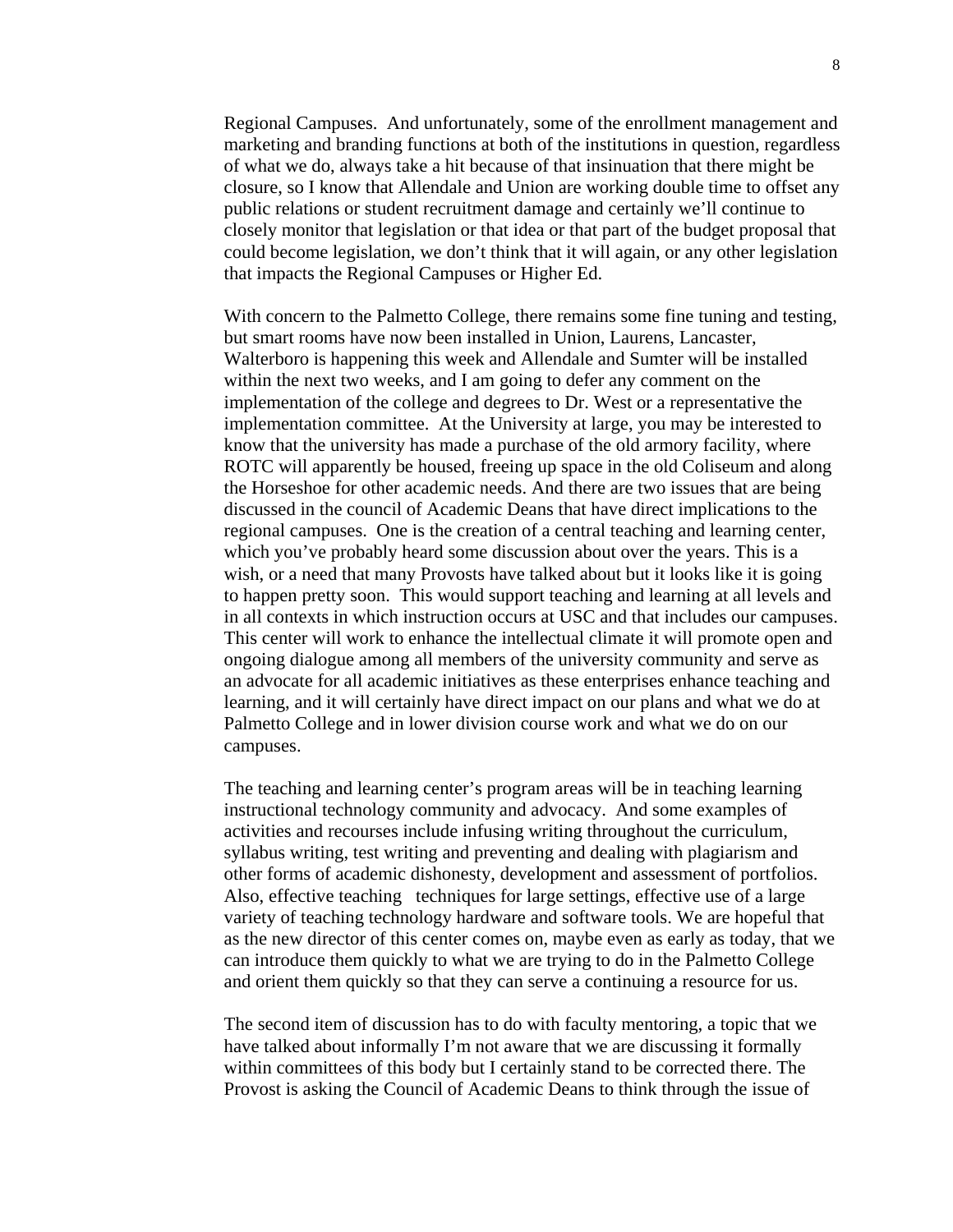how to establish a structure for mentoring junior faculty. This is an issue that certainly we've considered and I think that we certainly need to be at the table as part of the table, and I have certainly been a proponent of keeping the issue in front of the Senate and the Faculty at large. Some interesting questions that you just might want to think about, if we do want to engage formally in those discussions, and we will be engaging in those discussions simply because I am at the table with those other deans.

Should every new hire be assigned a mentor? Should we train mentors to be mentors? Should the mentor be inside or outside the university unit inside or outside the judgmental chain? Should mentors be assigned? What about a network mentoring system to include multiple faculties? Should we mentor across campuses? Do women and minorities have special mentoring needs that need to be addressed? So we expect to hear more about that as we move along in addition to other topics like common course numbering which I understand will begin to be discussed more formally and in more detail in the beginning, I guess, with the chancellors and Regional Campuses Deans. So I think that this Provost is actionoriented and I've been very pleased with his support and his tendencies, I guess, in favor of the Regional Campuses, and I'm very optimistic and hopeful about that and with that, I don't have anything further to report. I've submitted this electronically to the secretary and I would be glad to answer any questions. Well, Happy Valentine's Day to all of you.

# B. **Associate Vice Provost—**Dr. Carolyn West See Attachment II

I was thinking that this would all be much more interesting if I could sing this, unfortunately, I can't sing. I do know how to cheer however.  $P - A - L$ ... Okay, my whole life has been Palmetto College for the last couple of months, I really appreciate the people that you elected to the Implementation Committee and I hope that they are keeping you informed as to what's happening, if not bug them or send me a message that you don't know what is going on and I will try to let you know.

Thus far, we've explored the option of offering a Psychology degree, an English degree and a History degree. The Psychology Faculty met on Jan. 28, they met by means of the bridge so that two faculty were in Columbia, 2 were in Sumter, 2 were in 2 were in Walterboro and they decided on a curriculum for a psychology degree to be offered from Palmetto College. The next step is that Dr. Plyler and I will be meeting with the Psychology faculty to plan implementation of that degree so that we can send the request through CHE and begin offering courses for that. The English faculty and the History faculty are holding similar meetings next Friday, and they may decide to offer degrees, I'll let you know what's happening. I met with the Business division at USC Sumter on December 6th to talk about opportunities and challenges associated with offering a business degree through Palmetto College and currently I'm attempting to accumulate information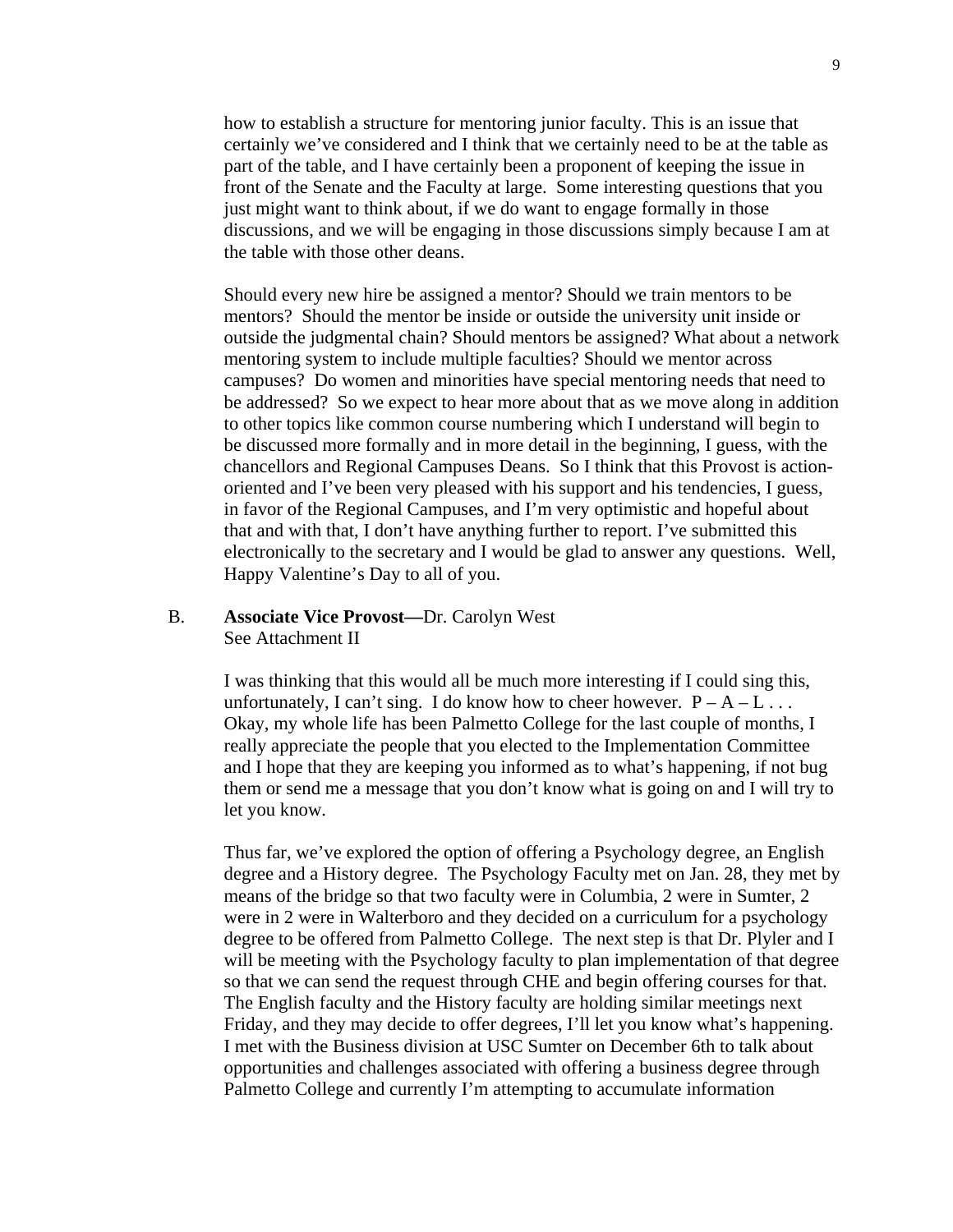concerning accreditation requirements for business degree offered over distance technology, so we are working on that also.

I had a lot of applicants for the workshop—15 people applied, if you don't get accepted to the first workshop, don't feel badly it probably means that what is planned for the next year at least through the Palmetto College does not match with your field of expertise and you will be considered in the future. I appreciate all of the support that we had on that and you'll be hearing soon about your selection. The courses that are being offered in the fall through Palmetto College are Women's Writers, English P437, by Lisa Rashley, and that's on the web. History P422, The Old South, Ron Cox, Lancaster, and that will be 1-2:15 and that will be by means of the bridge, English P406, Shakespeare's comedies, by Mary Hjelm offered Monday and Wednesday 1-2:15, from Salkehatchie, Sociology P340, Intro. to social problems, MWF 11-11:50, by Charley Wright from Sumter, and Psyc. P501, Human Factors, from 2:30- 3:45 on TTH by Carmella Gottesman, we're just beginning with this, we're just putting our toe in the water.

The next step is to see if we can't generate enough enthusiasm to present a degree, and that enthusiasm depends upon you. I remind you is that the reason that we ventured in this direction is to try help our students receive more of what they want on all of our campuses and so I hope that we'll be successful I hope that we'll have a successful beginning in the fall and that we will be able to grow from there. Really this is part of being a modern institution, and that has always happened in the past in terms of library and other factors, we're ahead of Columbia and thus we're ahead of many institutions and it makes it scary in some ways, but it also makes it rewarding in some ways, and you are the basis of Palmetto College, and I appreciate each and every one of you that are contributing to it or will be contributing. Any questions? I particularly appreciate the support of your Deans in this endeavor because they have helped me a lot.

Rashley: I should apologize. I just realized that I have inadvertently omitted the approval of the minutes, possibly because I'm blocking them out. I don't think that I have spent as much time with minutes in my life as I have this year, between Senate and our review of minutes for the *Manual* committee.

At any rate, we had some difficulties with the tapes from the last meeting; the minutes are still in the process of being completed. I expect that you should be able to see the minutes on the Regional Campuses website next week. We're going to approve those at the next meeting. Any questions about that? Again I apologize about that for getting out of order.

### C. **Reports of the Campus Deans**

1. **USC-Lancaster**—Dean John Catalano See Attachment III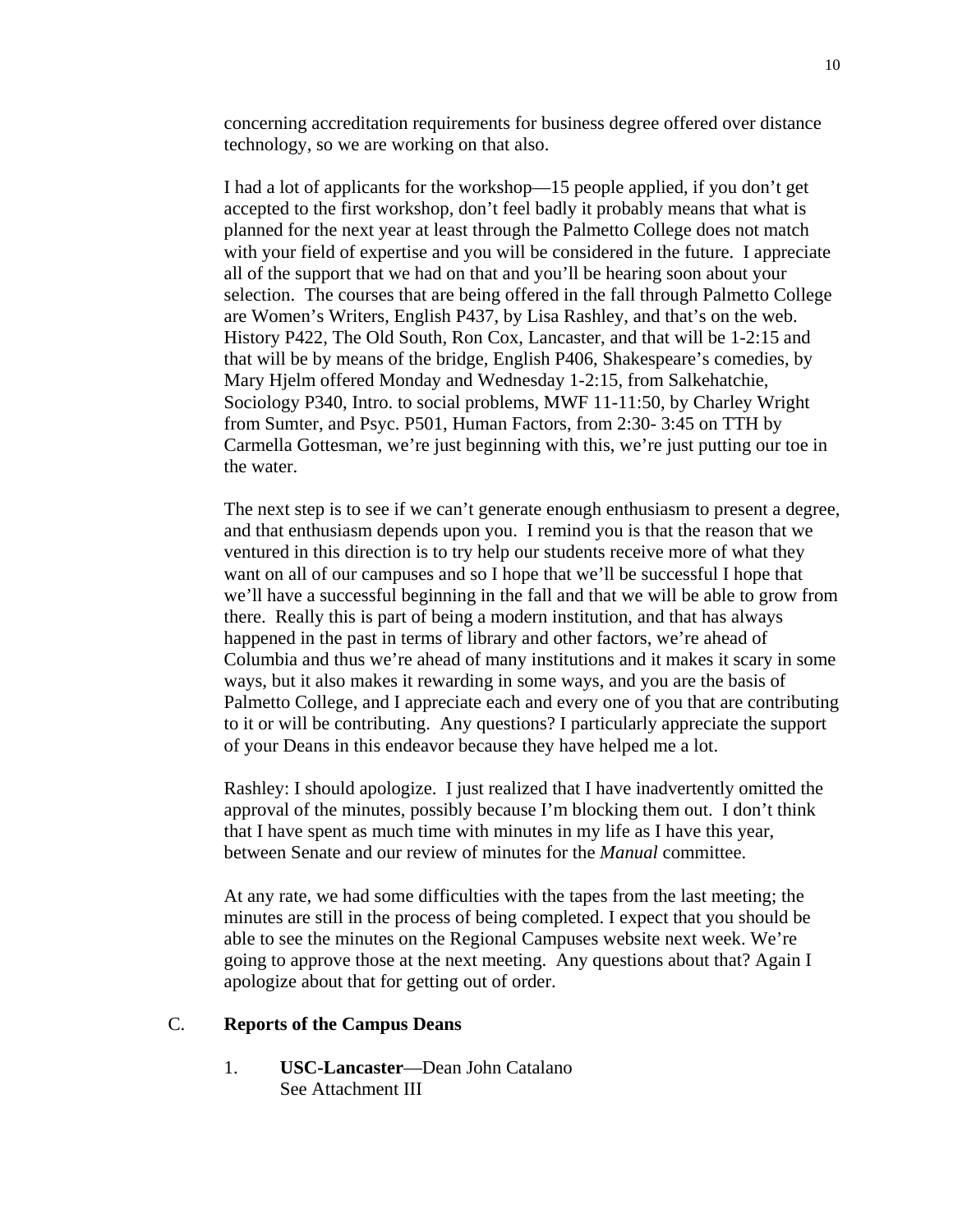Dean Catalano: Hello. For Spring 2005, registration numbers we were up about 10%. I, I think that we have had the largest group of students that we have ever had at USCL this year. Accepted freshman applications are up for next year, right now at about 40% so I'm a little nervous about next year.

We are still searching for a Religion and Philosophy professor and a Business professor. We also hope to appoint a visiting professor in the area of Catawba Indian studies in the near future. The campus wireless project was completed last month in all the areas of campus except Gregory, we are now wireless accessible. There are some telemetry machines in Gregory that we don't want to mess with and so we decided not to make Gregory wireless. Palmetto classrooms are now ready to use now. Thankfully, USC Lancaster is not on the Governor's list for proposed cuts or changes, I don't know how we flew under the radar but again I'm glad that we are. University Baptist Church buildings and property are among the many recent large gifts to USCL that add up to somewhere around 3.4 million dollars alone. This year was also the first year that we were able to award over 100 academic scholarships from the Educational Foundation; I think that we have 102 students on academic scholarship this year.

As far as facilities, the renovation of the health services buildings that was formally the education building of the University Baptist Church is well under way. Dr. Riner's exercise science labs; the cardiac rehabilitation program, the physical therapy program and the new diabetes education program are all going to be housed in this facility and should be moved within the next two months or so. Our new ball field will include softball, soccer and volleyball. They will also be ready to be used by this summer, and we're in the process of planning a parking expansion although I heard that 200 places is going to be somewhere around 1 million dollars so we're not happy about that, we're working on parking for the fall, thank you.

# 2. **USC- Salkehatchie**—Dean Ann Carmichael See Attachment IV

Dean Carmichael: Thank you, Madam Chair, I did submit a report electronically. There are some hard copies here on the table if you would like some of those. I'll just share a couple of highlights from the report. Dr. Arthur Mitchell, professor of history has had two books accepted for publication based on his studies of Irish history and there are more details in the report, but we're real proud of Arthur. Also, Arthur was instrumental in creating a second program to commemorate Black History that is going to be held February  $22<sup>nd</sup>$ . I share this with you because I think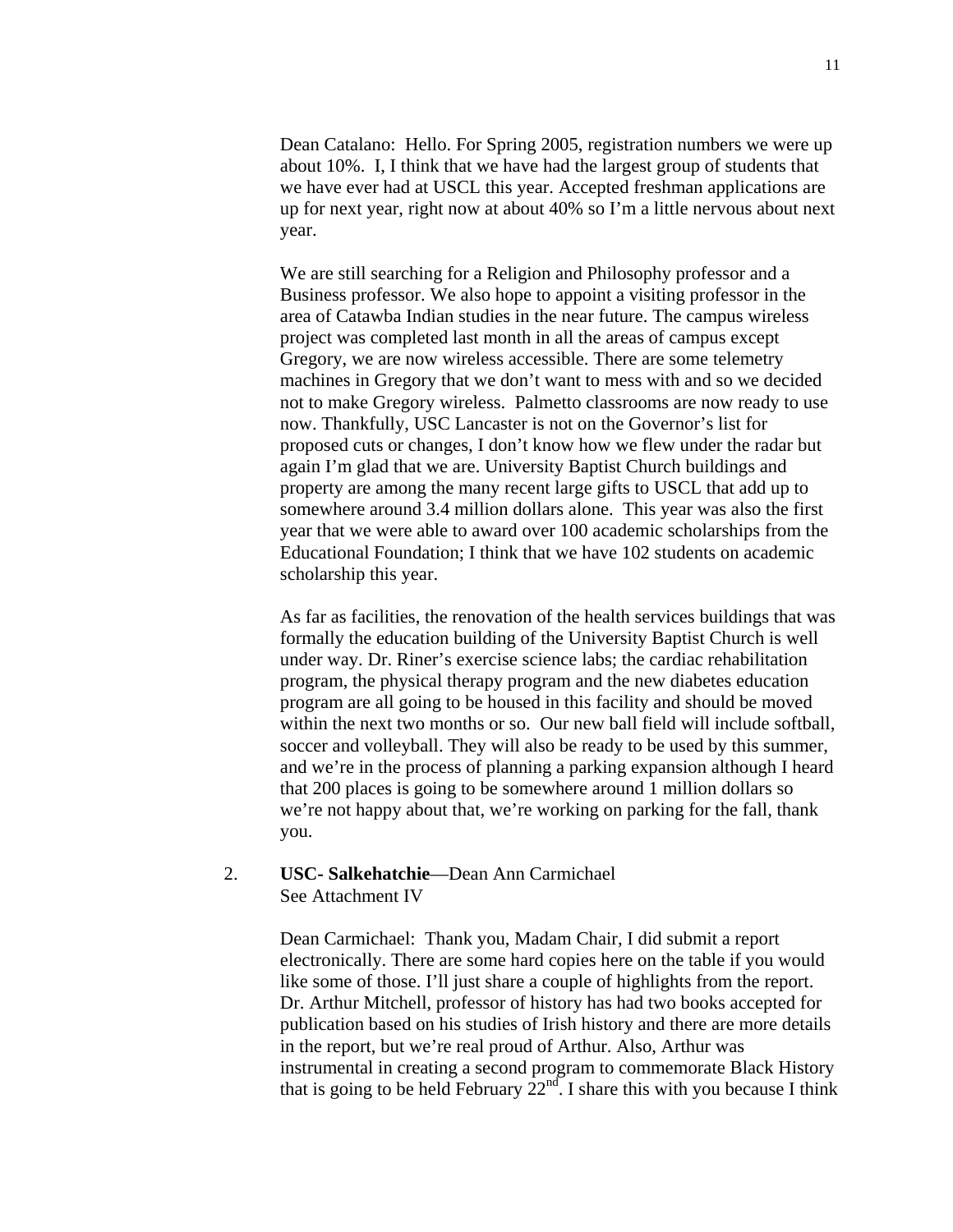that this is progressive like Palmetto College. We are actually going to broadcast this program simultaneously on our Allendale and Walterboro campuses. We have African-American Veterans from WWII coming as well as Tuskegee Airmen and we're going to have our students—we did this last year where we broadcast it by VTELL and we had a pretty lively exchange of detail and dialogue going on between our participants and our students, so we're going to try it again this year. Last year it was standing room only crowd so we think that this year it will be a good program, as well.

I wanted to share with you just a little about our Salkehatchie Leadership Institute. I know that sometimes this seems like a separate program from the academic mission of the campus, but community service and furthering the mission of our campus through economic development is something that we all should be involved in, I think that it is also noteworthy to include that since the inception of the Leadership Institute in '98, over 600 jobs have been created or retained in our 5 county service area which I think is rather noteworthy. I attribute this to two things, one the arm of our business center, as well as our new partnership with the South Carolina Manufacturers Association in which we are working with industries to help them to become more competitive globally so I share that because I think that—especially in light of our fighting for our survival—I think that that is pretty tangible evidence that we are having a significant impact on economic development in our region.

Lastly, I mention one thing. We are working with the Archeology Department to create a Maymester course on the copper site which is the archeological dig that has really changed history as we know it in terms of the age of man. We are hoping to offer this course in May we are really trying to attract people from all over the region because they will actually be staying at the dig, so I will have more details for you at a later date.

3. **USC-Sumter**—Dean C. Les Carpenter See Attachment V

> Dean Carpenter: Thank you. The report from Sumter has been submitted to your secretary electronically. She also has the only existing hardcopy of that report, and in the interest of time I will dispense with any other comments about our report. You can read it in the minutes, if you can't wait until it comes out in the minutes, you can look at the hardcopy. Thank you.

4. **USC-Union**—Dean Jim Edwards See Attachment VI

Dean Edwards:I wish that I could be as brief as Les, but I have more to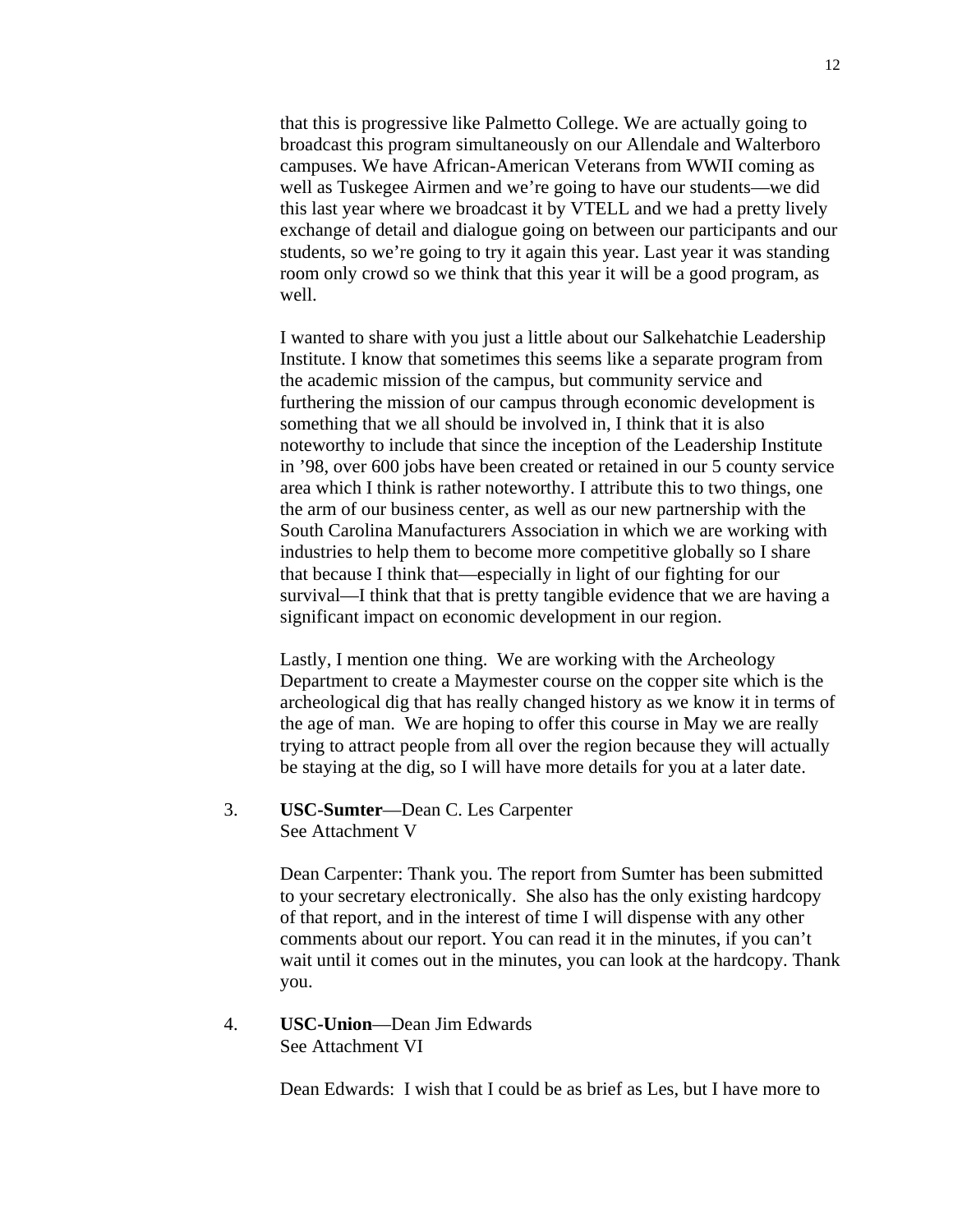say. Obviously, most of you are aware that we lost Peter Murphy over the Christmas holiday. It was a great loss to our campus and he will be greatly missed, and I want to take this opportunity to thank so many of you for your condolences that you shared with the campus. We held a memorial service on the 24th of Jan.

This semester for the second time in a row, we've had the largest percentage enrollment of any institution in the state of South Carolina. John Catalano reminded me that it doesn't take a lot of numbers to make a percentage point on our campus but we'll take wins where we can. Also, we held our 10th annual Founders Day ceremony this past Monday in Laurens because we recognized Senator David Taylor who was instrumental to the establishment of our campus in Laurens and later he was still in the legislature when the CHE for some reason decided to close the Laurens twig back in 1990, but he was there to make sure that that did not happen so he was recognized with a portrait in his honor.

The biggest challenge that we face over the next few weeks and months is the search for faculty. As all of you know, over the years we lost Tandy Willis and Mary Barton and now Peter Murphy, all to death and then Harold Sears retired and now our needs are many and, of course, we are also in search of an Assistant Dean so we really are going to be in a search mode over the next few weeks.

As John said, our smart classrooms on the Laurens campus and on the Union Campus are now in place. And we have been talking back and forth, and we are going to run a pilot program over the summer between the two campuses to make sure that they are working. Our legislative delegations have told us that USC Union and USC Salk are vital to the economic development of our area and that we should not worry, because they are going to take care of us.

# D. **Assistant Vice-Provost for Continuing Education and Academic Credit Programs**—Dr. Sally Boyd

Dr. Boyd: Our happiest news that we have to share with you is that our unit has been given approval to fill two tenure-track positions. So, come August 16, Dr. Becky Lewis in English and Women's Studies who is currently in her fourth year as an instructor with us will be an Assistant Professor, and we are currently in the midst of a search for an Assistant Professor in Psychology who will also begin in August.

### III. **Reports from the Standing Committees**

A. **Rights and Responsibilities**—Professor Danny Faulkner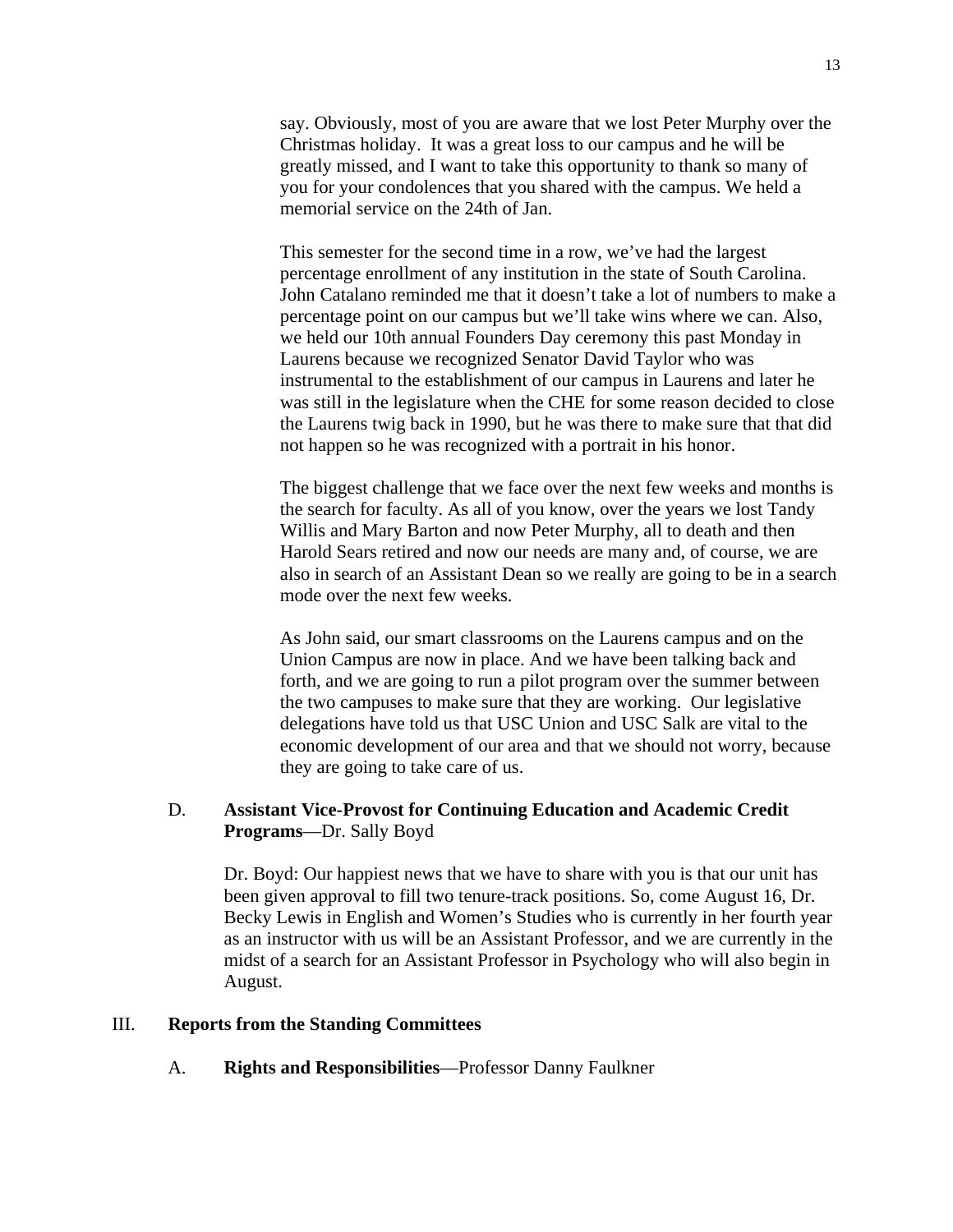Good afternoon, we have a couple of motions to bring to the floor today. First of all, we do need to—the administration has required people in Columbia going up in tenure and promotion to use this new online form now and they wanted us to do it this year. Regional Campuses and the Vice-Provost was able to get them to stave it off for a year. One problem that we have is that the form that they have follows the Columbia manual and our manual requirements for tenure and promotion are a little different. So the form doesn't really fit. So we've charged two of our members, Professor Bohonak and I, to see that before the end of the school year, a form done on the internet is possible. We know who to contact there and who to get to do this. We want to make sure that it is our form and not Columbia's for that we are using so we should have that taken care of by the April meeting.

One of the things that the R&R committee is supposed to do each year is to meet with members of the system tenure and promotion committee to debrief—to find out what worked, what didn't work and to recommend changes. We really want to report to you that we were really pleased with how smoothly things went this year. All of the files that we considered seemed to follow the form that we have for tenure promotion and apparently in the past, that was not done sometimes and so it was very easy to compare the files this time.

We also noticed something that is going to be a real problem because a couple of our sister campuses are running short on tenured faculty. We're getting hit badly by retirements, and we're running so short that it is going to be difficult to send two members to the system tenure and promotion committee. The way that the rules work now, we must have two from each campus and those two representatives must both be tenured and they must at least be associate professors and at least one of them must be a full professor. Also, those representatives can't be on the system Grievance Committee, nor can they serve on the local tenure and promotion committee nor can they be in the line of evaluation of a person. So, already, if you are down to three or four faculty that are eligible you're going to wipe them out by those other requirements. So this is a real potential problem. We move today that the Senate would make this motion, under procedures above the local level, and that's C chapter in the manual. We want to add a last bullet point that says "If a campus is unable to meet the membership rules, exception may be made subject to the approval by the local faculty organization and the Regional Campuses Faculty Senate Executive Committee and the Vice Provost." And we are leaving it rather broad what kind of exceptions either having a person—and see they're also term limited you're only supposed to serve no more than three consecutive terms and so if a person comes back a fourth time, that would be a violation. Furthermore, there is a question in our minds that if a person is retired under the TERI program and is hired back on a year to year contract basis, technically speaking, they are an instructor, not a professor nor are they tenured. So consequently, legally they could not serve according to this, but by allowing this exception, the local faculty organization would say we want these people to serve, Executive Committee would say that this is fine with us, and the Vice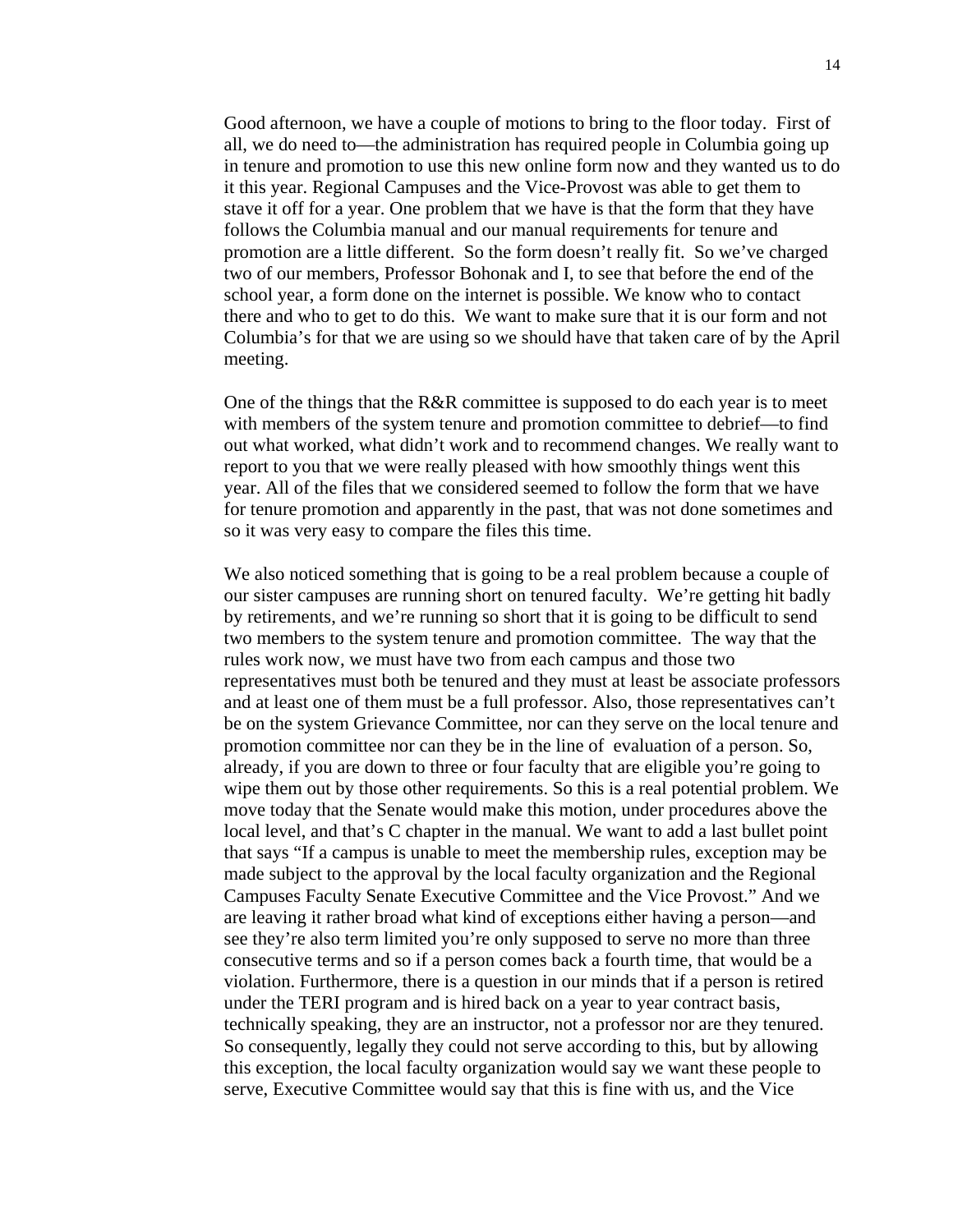Provost's office would also have the right to approve this. Chris, (Dr. Plyler) you look very pained, do you have a problem with this? Okay. I'm telling you the intent; let me read it to you once again: "We move that we add this bulleted list under membership in the Faculty Manual of the System Tenure and Promotion Committee this final point: If a campus is unable to meet the membership rules, exceptions may be made subject to the approval by the local faculty organization, the Regional Campuses Faculty Senate Executive Committee, and the Vice Provost." Now this is a substantive change and I am sure that you will rule it that way. So we will not be voting on this today we will be voting on this hopefully at the April meeting. Any questions or comments?

Allan Charles (Union): Are we only talking about the tenure and promotion committee or are we talking about any and every committee—

Faulkner: No, this is under just the system tenure and promotion committee. It goes under that section membership under the tenure and promotion committee.

Robert Castleberry (Sumter): Under the current wording is it that the campus has to send x number of people from its faculty or if they elected someone else from another campus would that—

Faulkner: I have to check that to make sure but I think that it is from the faculty of each campus at this point. We considered a lot of other possibilities like going over the three year term limit, sending down a person that is retired that was a full professor while they were there. We didn't explicitly mention this possibility but we thought that the wording that we picked was one that would cover a broad range of remedies to the problem.

Sal Macias (Sumter): You mentioned that the approval for the exception would be contingent upon the local faculty, the Executive Committee and the Vice Provost. Why not the senate at large?

Faulkner: We wouldn't have time to address that issue. I believe that the deadline for approval is October; the committee ought to meet in February. That would leave the November meeting as the only opportunity to do that. We just thought that it would be easier for the Executive Committee to handle this rather than the full Senate. Even then, we would have to get the Executive Committee together via coordinate email or phone calls or something like that. Anything else?

West: A lot of the times when you say campus in the *Faculty Manual* it causes people to forget about Academic Credit Programs. Did you discuss—

Faulkner: I've always thought that they were a campus that's the way that I meant it on this. Now, if we can find a way without a lot of encumbrances saying that, but it's not the intent to shut out that one program, we would consider amending this at sometime to allow for that as well. We will be thinking about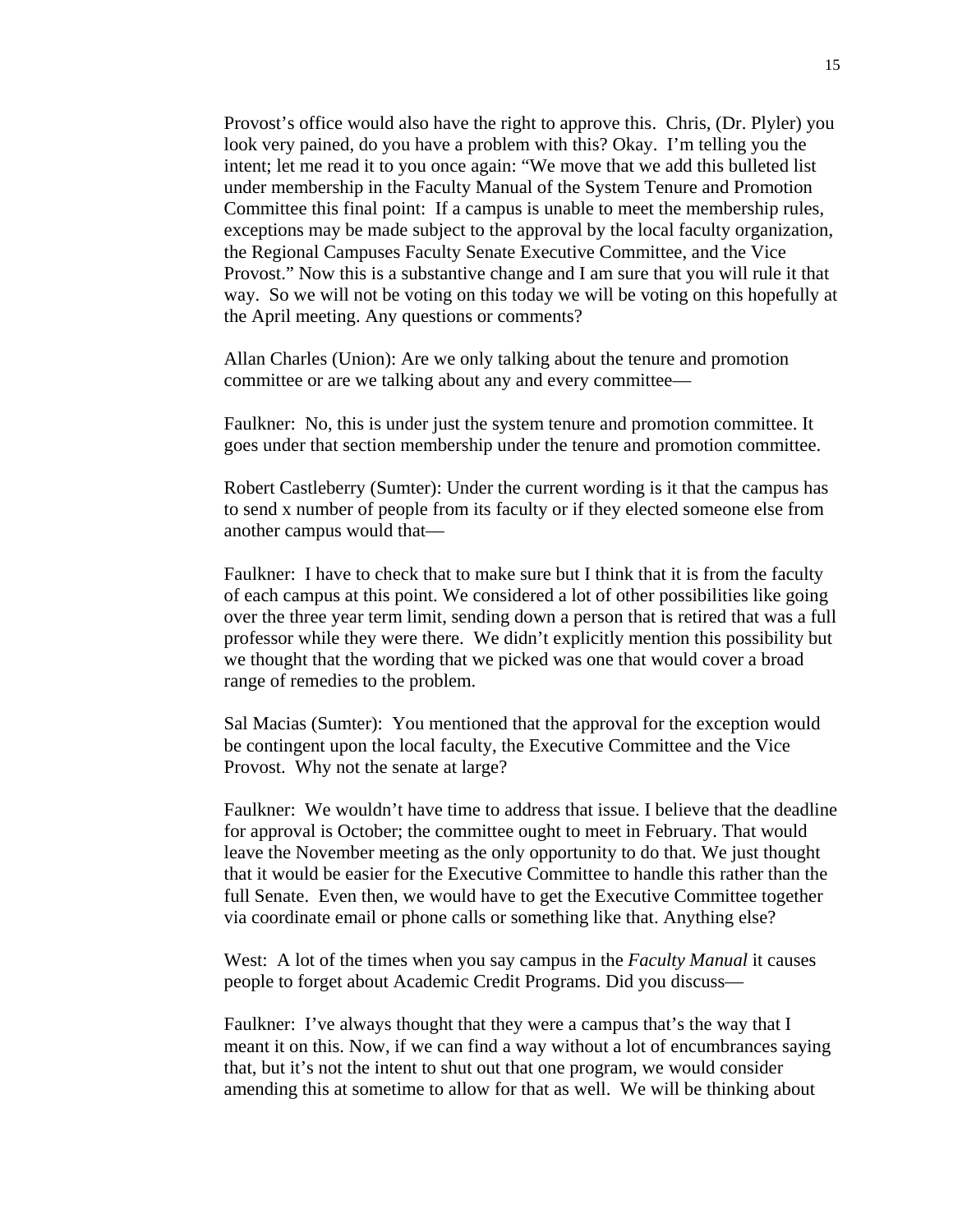that and will be adjusting the language as an amendment. Any other questions about this?

It was also brought to our attention about establishing a committee for—I'll just read the motion that we have, "We move that the Senate establish a permanent special committee for Scholarship and Research, we ask that the Research and Productive scholarship ad hoc committee draft the mission statement and recommend the rules of membership." We've got an ad hoc committee now working along these lines and we want that committee to draft what they think that the mission statement ought to be and the membership so that we can bring it back to the floor and we can change the manual at that point. This will be a special committee not a standing committee nor will it be an Ad hoc committee along the lines of the Provost advisory council, the system tenure and promotion committee, and the grievance committee and the nominating committee. Those are the only permanent committees that we have in the Senate and we have those today we can vote on one of those under new business at the end. Any questions?

Faulkner: There was some discussion about this this morning about issues relating to the Regional Campuses—and I'm not the best person to ask this, by the way—about scholarship and research. It's not really copying exactly what the RPS office in Columbia does but it's a committee to coordinate research and scholarship efforts on the Regional Campuses for our benefit rather than just being part of a big mix in Columbia. There has been an ad hoc committee address already on this issue. Any other questions? Thank you very much.

# B. **Welfare**—Professor Teresa Smith See Attachment VII

The Welfare Committee continued actively working on our charges as follows: The tenure and promotion workshop. The workshop is going to be held on Tuesday May 10 at 10:00 a.m. here at the Columbia campus, not this building. The morning session will be a panel discussion; panelists have been invited and will be sent a list of questions prior to the meeting. Lunch will be provided, and in the afternoon there will be a panel discussion on crafting tenure and promotion files. So we would like to encourage anyone who is participating in the process to attend, there will be flyers coming out to remind you of the date and ask for your RSVP. The workshop will end at 3 pm.

On the salary study, we will present the report at the final meeting in April. For the faculty workload study, our committee members will distribute a questionnaire at each of the campuses asking for your input on questions regarding faculty workload and faculty satisfaction with job related issues. We are asking everyone to please complete the survey, and either to your campus representative or either send it to me, and there will be directions for doing so on a cover sheet that will be with the survey that you will be receiving. We are expecting a 100% response rate, so we are asking you to take the time to fill out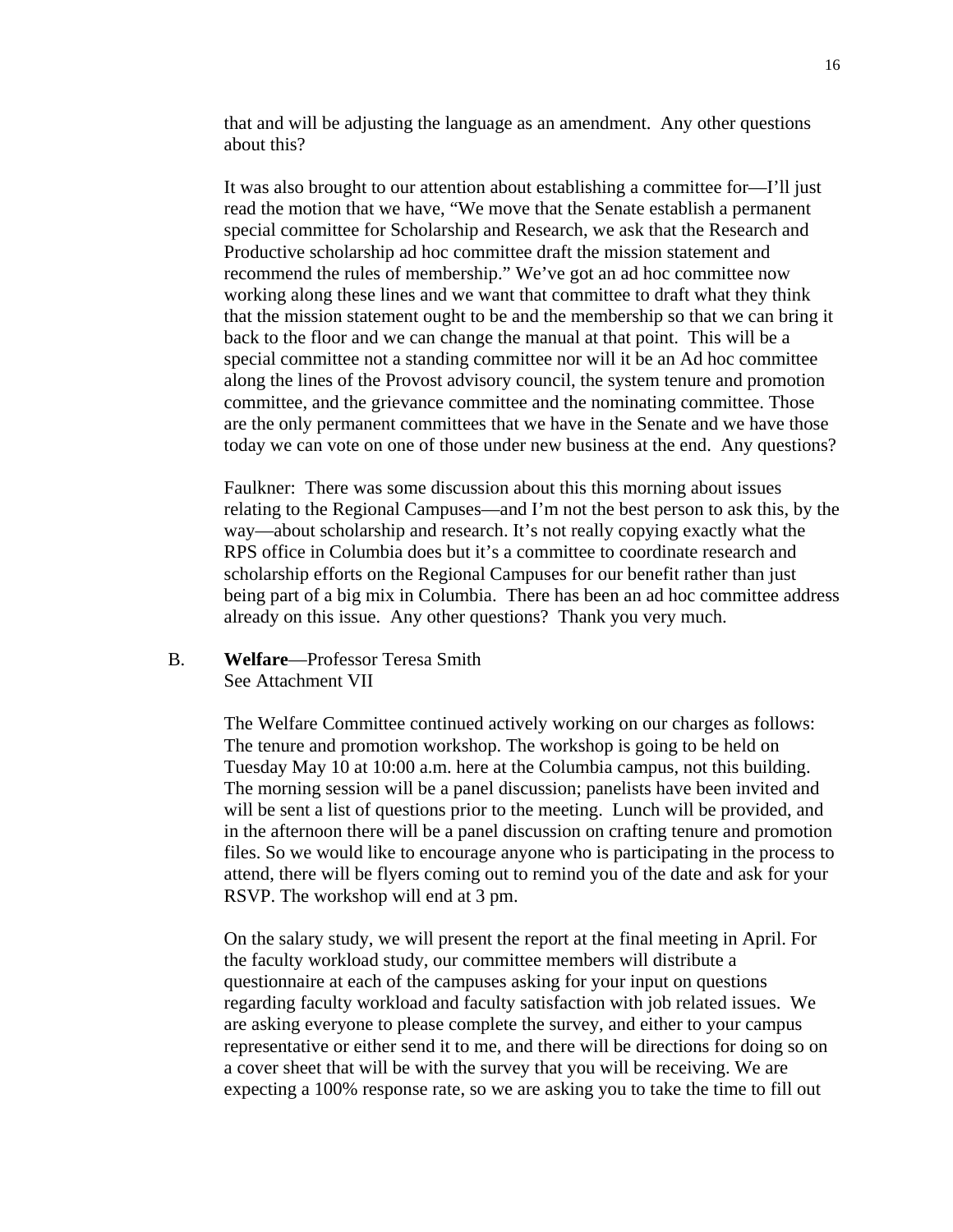this important questionnaire. The results will be compiled and presented at our final meeting in April. Any questions? Thanks.

# C. **System Affairs**— Professor Allan Charles

I've got a report and we've got a couple of motions that we want to entertain also, for the report let's go ahead and do that first, and I'll go ahead and pass a few handouts. I don't have enough for everybody. These were brought to us this morning by Dr. Mike Muthig of the intellectual property office who spoke to us in committee. I would especially encourage anybody who is going to be teaching a course or working up a course for Palmetto College and might be creating new intellectual property to concern him or herself with this in particular. Of course, that is not too many of us in here, but you might want to carry these to any such persons on your campuses if you know of anybody who could profit from that.

The Intellectual Property Office representative did talk to us today about inventions patents, copyrights, trademarks processes including business processes, new uses for things already patented, music and sound recordings and so fourth as intellectual property, and he did say that if one has a federal grant, most likely the university will hold the patent. The use of student assistants indicates university ownership. Use of your work computer does not necessarily constitute university ownership of what was done on that computer. So you don't have to work on your home computer to escape the hand of the University. Royalties may be shared, the federal government used to have its hand in it more than it does now, but the Bayh-Dole Act of 1980 took the federal government out of the mix. They do fund a lot of things, but they don't try to keep their hand in quite as much. Basically, it's between you and the University in the operation. And again, the intellectual property office is there to help you to understand the process and to smooth out all of this for you so that you don't have to get all tangled up in the bureaucracy in this regard. There is this website so that anyone can look at this website so that anybody can look at this website to see what they do offer.

Textbooks, as a rule, belong to the creator of the book. Unless the book was subsidized by the university, release time could be construed as university ownership. Although, usually, in order to have university input, it means that you must have direct support from the University. Distance education here, and this would include Palmetto College, if one took an old course and re-did it for distance education for Palmetto College and you did this on your own time, than the person owns the course. Now, if the University paid the professor to work up the course than the university would have more of a hand in the thing. And so again, that could constitute release time as well as actual direct payments to people to work up the course. That would reflect on the ownership of the course were you to re-market the course or were you to relocate outside the system or state and want to take the course with you as your own course. So there are lots of questions that could come up and again I would encourage anyone to get in touch with Mike Muthig in the Intellectual Property Office and check on their website.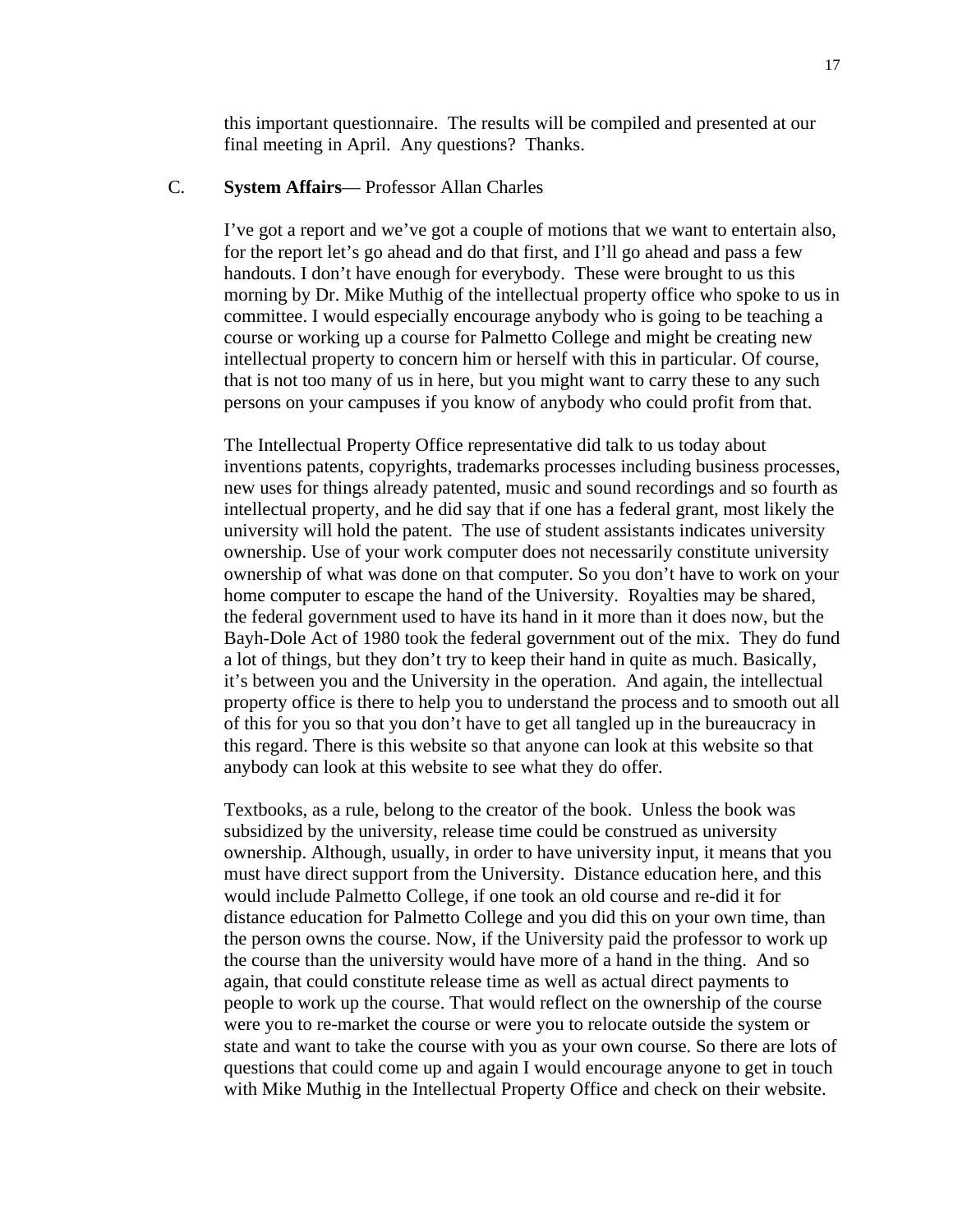Are there any questions that you may have of me, not that I'm an instant expert on this, but at least I did hear Muthig as most of our committee members did this morning?

So let's move on to the next order of business, which is the Salkehatchie motion. This is the Salkehatchie proposed curriculum for and A.A. in Elementary Education and it is pretty well laid out, this is actually the second time this has been examined by this body and so we think that they have ironed out many of the wrinkles and eliminated many of the problems associated with it. The committee wishes to make a motion that this be accepted. We'll just pass this on to unfinished business.

Let me bring up one last motion it was moved in a reiterated motion, from the committee that we be informed as to the status of the November motion of this body on the Palmetto College. The motion that included the one course release time to prepare for Palmetto College courses and also the 1 thousand dollar stipend for each time that the course should be taught, plus several other points that were made in that motion and the committee wishes to present it as a motion that we would like to have a reply to—the motion from last November.

Rashley: We'll deal with the education proposal under unfinished business as we addressed it last time; we'll deal with the second motion under New Business.

# IV. **Executive Committee**—Professor Kate Fritz (Continuing Education and Academic Credit Programs)

Fritz: Good afternoon, everybody. The item on the agenda today is the—revisions to the faculty manual have been submitted to legal and simultaneously have been submitted to Provost Becker, and it is hoped that any difficulties that should arise on the Faculty manual revisions be resolved before the June first meeting of the board of trustees. Also, is this the time to bring up the slate? We have a slate of candidates for the following positions: Dr. Noni Bohonak for Vice-Chair of the Faculty Senate, and Dr. Todd Scarlett to be committee representative to the RPS Committee. Of course, nominations from the floor will be accepted.

I also have here something, which is very upsetting to me. We have a resolution that we have written to honor Dr. Peter Murphy, and I would like to read it to you now:

"Whereas Dr. Peter Murphy was an officer and productive member of the Regional Campuses Faculty Senate, and whereas Dr. Murphy was a colleague respected for his scholarship and appreciated for his willingness to share expertise and his personal time, and whereas Dr. Murphy was a friend to many within this body, be it therefore resolved that the Regional Campuses Faculty Senate recognizes Dr. Peter Murphy for his friendship and his many contributions to this body, and to the Regional Campuses and to the greater University of South Carolina."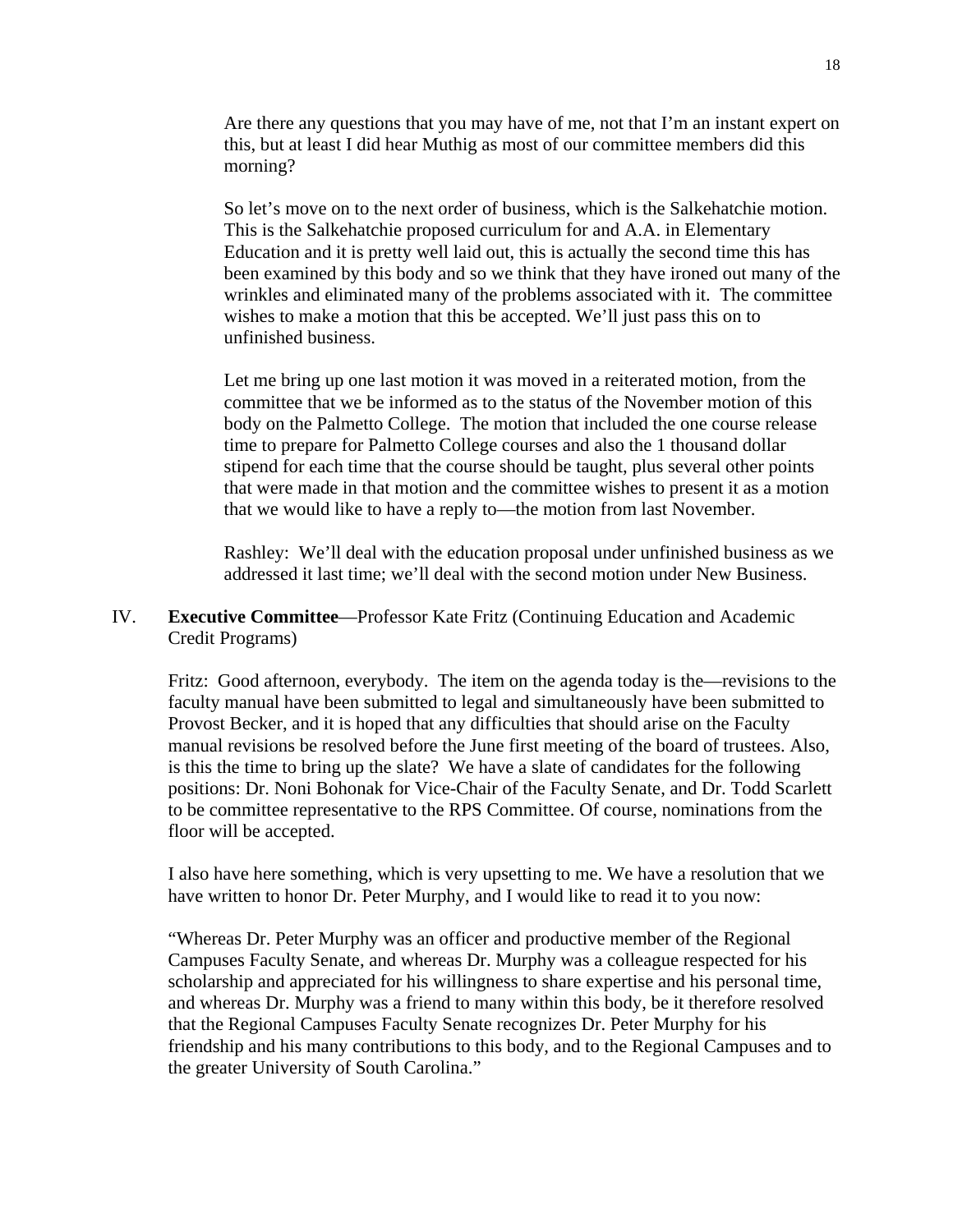Rashley: We can vote on that resolution during New Business as well.

# V. **Reports from Special Committees**

#### A. **Committee on Libraries** - Professor Bruce Nims

 No report. The committee expects to meet again in March, and Professor Nims will report in April

# B. **Committee on Curricula and Courses** - Professor Robert Castleberry See Attachment VIII

Castleberry: First, I have not submitted an electronic copy of this report to the secretary, which I have just written on a placemat. Courses and curriculum met today just before this meeting and there are two things going on. One is that there is a subcommittee that is looking at the forms that are used by our committee. We are hoping to make some improvements on that, sort of have one set of forms for both graduate and undergraduate course work. For the purposes for certain thing that we do here, there are certain things that are relevant. One of the things that the form says, "Is this course being deleted," for example, "Is any other unit affected by this." And, of course, the standard response is no, go ahead and do what we want you to do. This group has been caught short of that philosophy on more than one occasion unfortunately so we are working to get added some verbiage along the lines of is this course currently offered on the Regional Campuses? The idea is that maybe we can educate our colleagues on the Columbia campus that, in fact, the Regional Campuses do exist. And that the things that they do for their book and their catalog can in fact affect us, so we're hoping for some improved communication there.

A second form relates—there are actually two forms that relate to Distance Education telecommunications, one is for just a Global Distance Ed. type course and another specifically for the internet offering of a course. There is a lot of confusion existing currently on Columbia about how internet courses should be handled, about how those courses— to what extent do they actually need to be approved by anybody, so we're actively involved in the dialogue on that. I think that we're working on recommending to faculty that when they are teaching a distance course that they institute a dialogue with DEIS— Distance Education and Instructional Services so that a lot of the details can be ironed out before even the Courses and Curriculum committee gets at that. I think that we're working toward eliminating a special form for internet courses all of that would be lumped under Distance Education.

Now what does this mean about courses that we are currently teaching, for example, a Marine Science 210 or a maybe Psychology 101? What happens if we decide that we want to offer that as an internet course, beats the heck out of me! We did and I think we would, but that's part of the confusion. Does that actually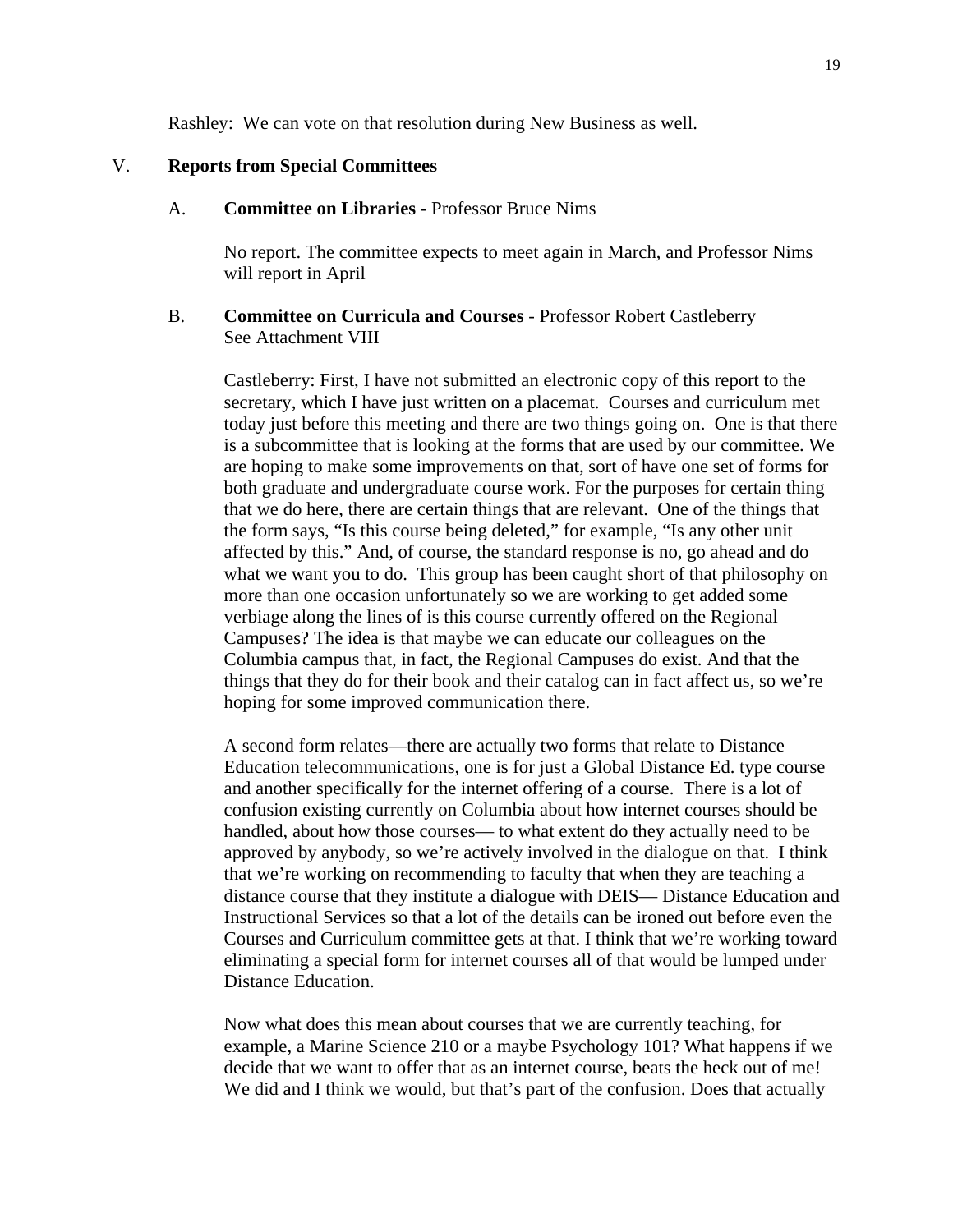have to be reported? We are hoping that we can iron out those details as we go along. So the first meeting that I had today was relating to that form revision business, the second had to do with the action on Courses and Curricula that had been submitted to the committee for my psychology colleagues. It looks like we have approved Psychology 507, Cognitive Neuroscience, as a new course, Psychology 571 as the Cognitive Neuroscience lab.

I had received some correspondence concerning the education proposed curriculum on Middle School, and those changes were approved by committee. I have no idea if this would affect everyone, but there is such a thing as an excourse which is a course that is supposed to be taught one time only on, say, the Columbia campus, and if it works out then they will work to try to make it a permanent course. An ex-course is Philosophy 305— Islamic Philosophy Throughout The Middle Ages— which is outside of my expertise. Also outside of my expertise—I might as well just mention it to you—DMCH 260 was also approved. It is apparently for people with kidney problems, it deals with fluid mechanics. I will be submitting a written report to you.

# C. **Committee on Faculty Welfare** - Professor Linda Allman See Attachment IX

Allman: I don't know how I get so lucky to follow Robert all the time, because mine is so dull, but we met twice since our last meeting here. Charles Bierbauer, the Dean of the College of Mass Communications and Information Studies, met with us in his capacity as chair of the Council of Academic Deans and he addressed summer compensation issues. He agreed to ask the Council of Deans members if they are willing to establish individual college guidelines for remuneration of summer employment. We suspect the answer will be no, but whatever.

And then the committee adopted the limited hour membership to the Strom Thurman Wellness Center. As proposed by Jerry Brewer, this membership permits university faculty and staff members access from 6am to 1pm on weekdays and all day on Saturdays, Sundays, and on holidays with a fee of 20 dollars a month to begin starting July first. So if you want to drive to Columbia and join the Strom Thurman Wellness Center, it's fairly cheap. The last thing is that we have begun compiling maternity, paternity and tuition assistance benefits, provided by peer institutions of SCC and non- SCC universities. Questions?

# D. **Faculty Board of Trustees Liaison Committee** - Professor Lisa Rashley

The committee has not yet met since our last meeting. We will meet again March 17.

# E. **Research and Productive Scholarship Committee** - Professor Lisa Rashley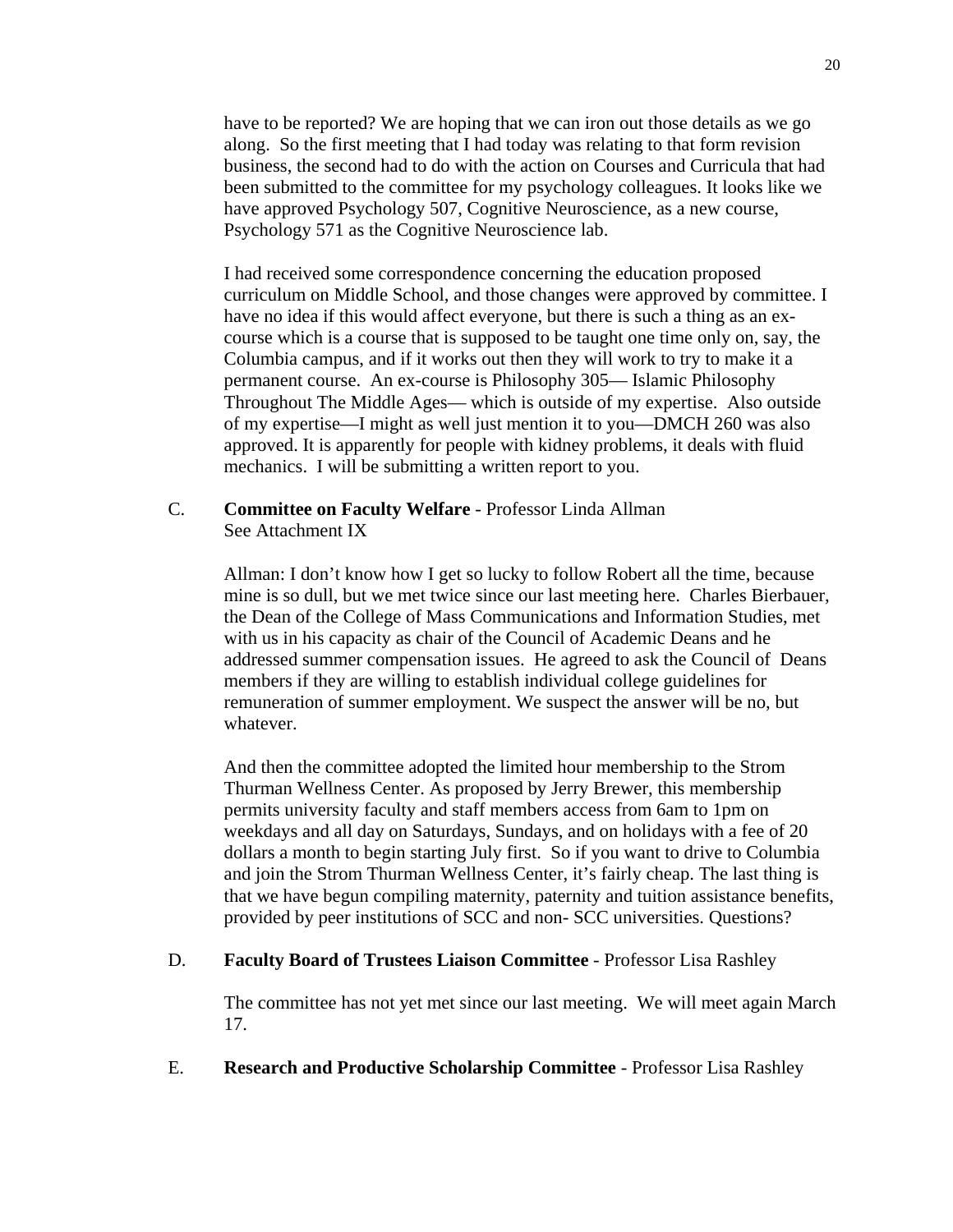I'm going to offer a brief report on that. As you know, I mentioned at the beginning of this meeting the regional campuses have had some problems with the composition of the committee, and we're pursuing an investigation into that. In the mean time, the RPS Committee will meet in about two weeks to review the grants that are being received. There has been a change in Category I funding that might be a matter of concern for some of you. Category I funding, which is seed money for funding larger projects, has been restricted to assistant professors only. This might have an impact on our associate professors who are attempting to obtain seed money for their projects. I'm sort of disheartened by this myself particularly since that change to the guidelines was instituted within a matter of weeks after the meeting we had with Dr. Pastides, Dr. Becker, Gordon Baylis, and there wasn't any mention of that change being made at that time. We're working on that. Questions?

# F. **Regional Campuses Academic Advisory Council** - Professor Lisa Rashley

I am pleased to note that this committee has been reconvened. I would like to extend my thanks on behalf of all Regional Campuses faculty members to Dr. Mark Becker for calling it back into service. As a matter of fact, he did that before we ever gave him a copy of our resolution from the last meeting, although, I did mention to him that that resolution was coming. Accordingly, the Regional Campuses Academic Advisory Council will meet on April 8 at 11:30 pm.

# G. **Other committees**

- 1. **Conflict of Interest Committee** Professor David Bowden No report
- 2. **Research and Productive Scholarship Ad Hoc committee**—Professor Lisa Rashley

Rashley: We've already had discussion of this committee, and I don't have anything additional to report on that. We're going to look at the motion from Rights and Responsibilities about formally creating that committee as a standing committee.

I do want to distinguish a little bit—there has been some question about what is the difference between this committee and RPS. RPS is a Columbia committee that we have a representative on that deals specifically with research and productive scholarship grants. Professor Faulkner's committee, informally called for the moment the Scholarship and Research Committee that is being discussed here is going to be a committee of Regional Campuses faculty members, a non-Columbia committee that deals with research, goals, expectations, expanding research opportunities for Regional Campuses faculty members. It is not going to be limited to discussion of RPS, although of course RPS money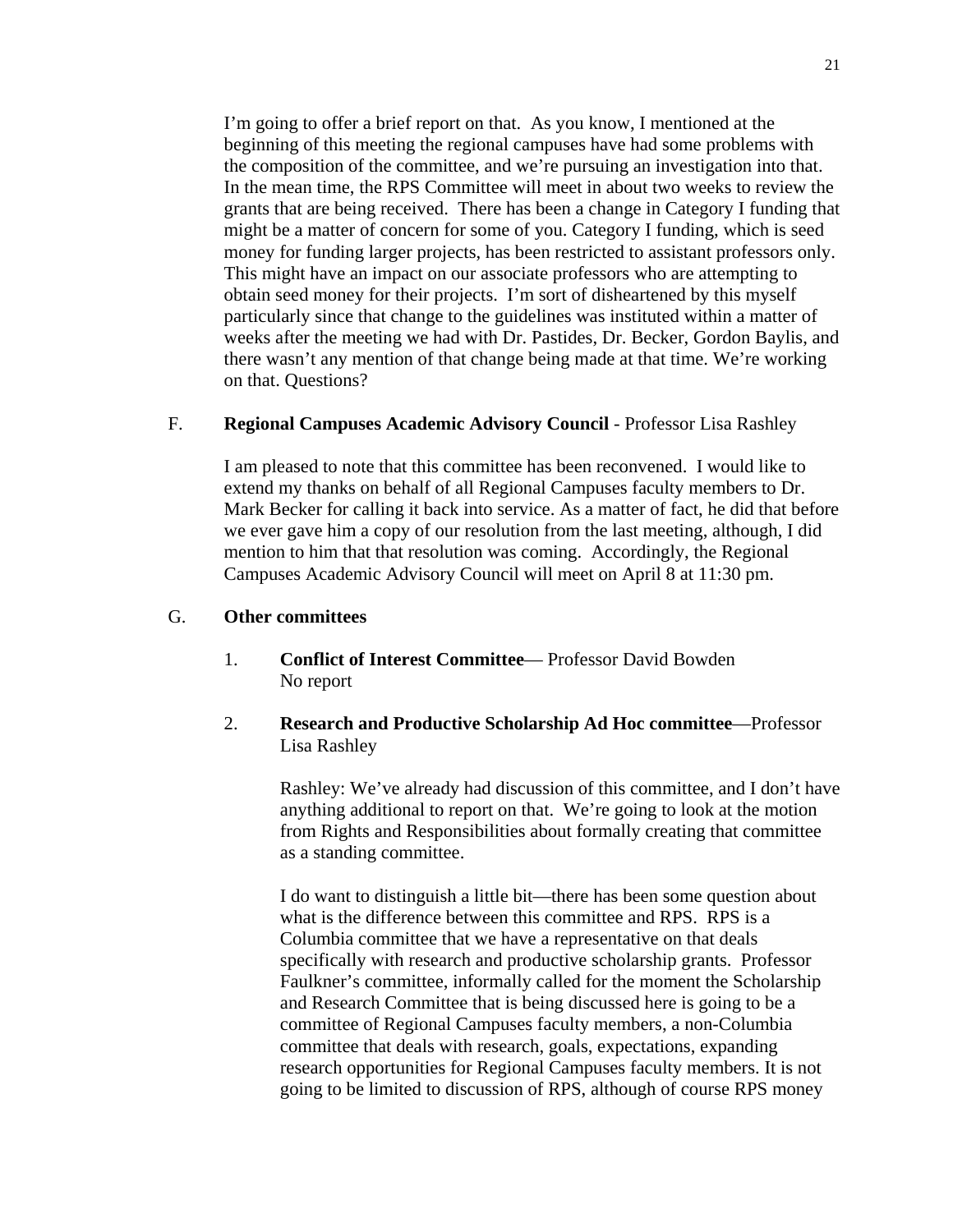will be part of that. Those are two distinct committees.

**Macias**: This committee will by charge meet with Vice President Pastides.

# VI. **Special Orders and Elections**

Rashley: At this time, since we have no Vice Chair. I am going to stand in for the Vice Chair and conduct this election. First of all, if anybody has any questions about the elections before we proceed to it, the slate as it stands is: Professor Noni Bohonak (Lancaster) for Vice-Chair. Please note that by electing her for Vice-Chair; you are also electing her for chair next year. And for Research and Productive Scholarship, Professor Todd Scarlett (Lancaster). Any questions or comments about the elections? Any nominations from the floor for those positions? Okay, we have had a second to close nominations, so let's call the elections of the slate as stated. All in favor of the slate as stated please signify by saying aye. All opposed? The slate is unanimously elected. Congratulations, Professor Noni Bohonak and Dr. Todd Scarlett.

Professor Bohonak and members of the nominating committee, I am going to ask you to remain briefly at the end of our meeting to figure out how you are going to conduct your Nominating Committee since we couldn't do it at lunch.

# VII. **Unfinished Business**

We have a motion from system affairs regarding the Salkehatchie Associates degree Professor Charles, do you want to come down here and answer any questions? Are there any questions? Okay, since I hear no questions or discussion, let me state that this motion coming from committee requires no second. All in favor of the motion to approve the Salkehatchie Associate's Degree in Arts and Elementary Education, please signify by saying aye. All opposed? This motion passes.

# VIII. **New Business**

Rashley: Under New Business, we've got a motion from Rights and Responsibilities. Professor Faulkner, would you like to read it off to us, or is this the motion that doesn't have a formal text?

Faulkner: I would like to go up front. We move that the Senate establish a permanent special committee for scholarship and research, and we ask that the Research and Productive Scholarship Ad Hoc Committee draft the mission statement and recommend rules of membership.

Rashley: Any discussion of this motion? Coming from committee, this motion requires no second. Hearing no discussion, all in favor of this motion please signify by saying aye. All opposed? Okay, this motion passes. We have another motion from System Affairs, Professor Charles.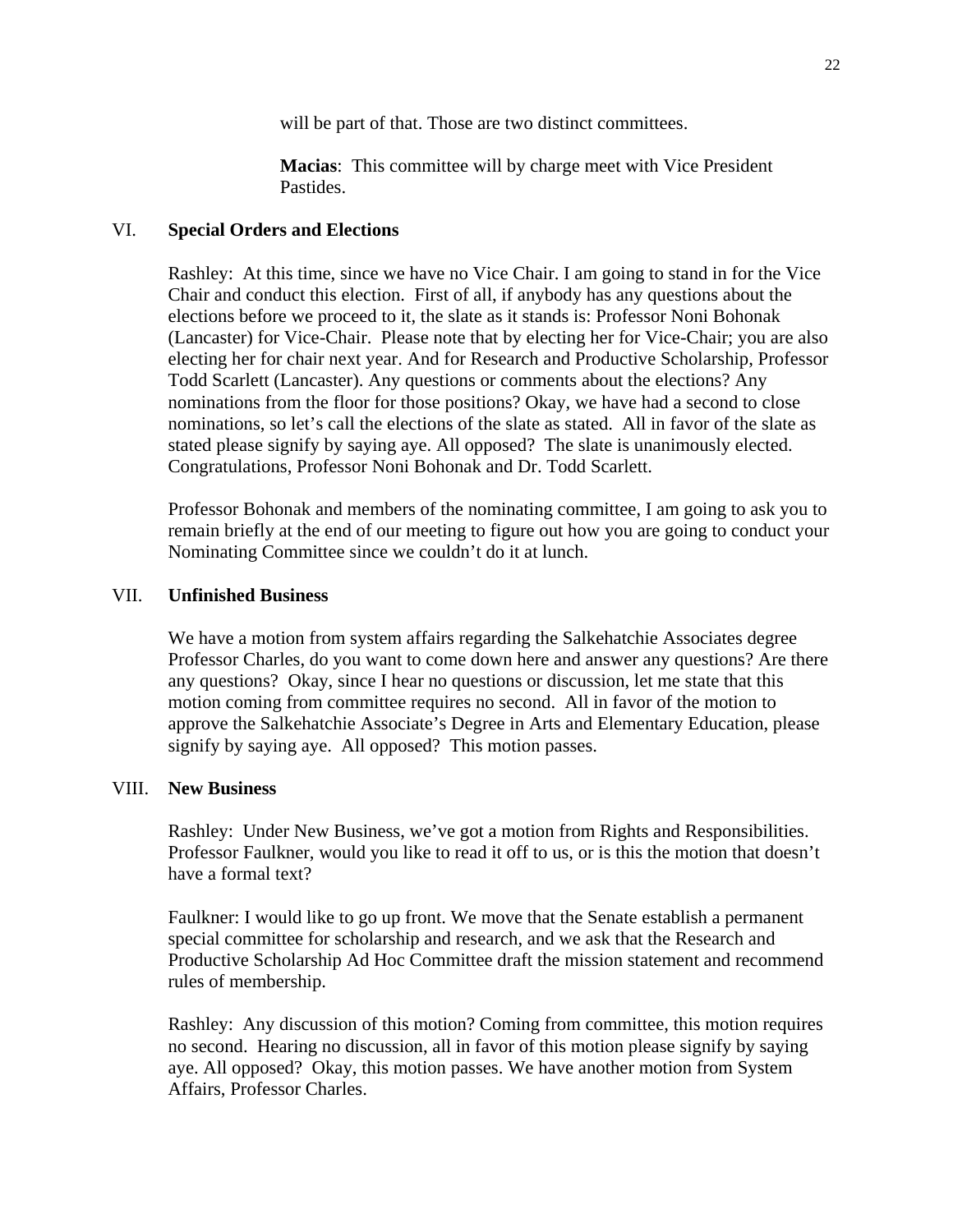Charles: This is a reiteration of the motion that was made at the last meeting which was inquiring as to the status of the November motion that was passed by this body regarding the elements that should be included as part of the compensation for people who teach courses in the Palmetto College including the one thousand dollar stipend for each course and a one course reduction for preparation for a course in the Palmetto College.

Rashley: So you're referring to the motion that was passed in September that the System Affairs Committee—and this was passed by the Senate—recommends that any faculty member teaching a Palmetto College Class be given a release to prepare or to teach the class and be paid a one thousand dollar stipend for each offering of a class? Is that correct?

Charles: No, the motion is a reiteration from the past asking Dean—whatever his name is to respond to all of those motions that we passed in two different meetings referring to the rights of faculty in Palmetto College and to see if they were addressed or not.

Rashley: Okay, so to make sure that I understand this motion correctly, the motion is that System Affairs would like a response from the administration to motions passed at September and November meeting regarding Palmetto College. Is that accurate? May I ask what kind of response the committee would like?

Macias: We passed motions last year in September and November and as of yet have heard no decisions or reactions to those motions; we would like some response.

Rashley: Questions or comments regarding this motion? This motion coming from committee requires no second. All in favor of this motion, please signify by saying aye. Opposed? This motion passes, and we are expecting some response.

We have a resolution from Executive Committee honoring Dr. Peter Murphy. Traditionally, resolutions of this kind, if approved, are presented to the family in a plaque or a letter. Any discussion of this resolution at this time? All in favor of this resolution please signify by saying aye. All opposed? The motion passes unanimously.

I would just like to mention that Peter was a good friend of mine and I'm going to miss him. We had a party last year when a bunch of us were tenured, and Pete came by and brought a bottle of champagne. I deeply regret that I won't be able to drink champagne at his promotion this year.

Is there any other new business?

# IX. **Announcements**

There were no announcements.

# X. **Adjournment**

Chair Lisa Rashley adjourned the meeting.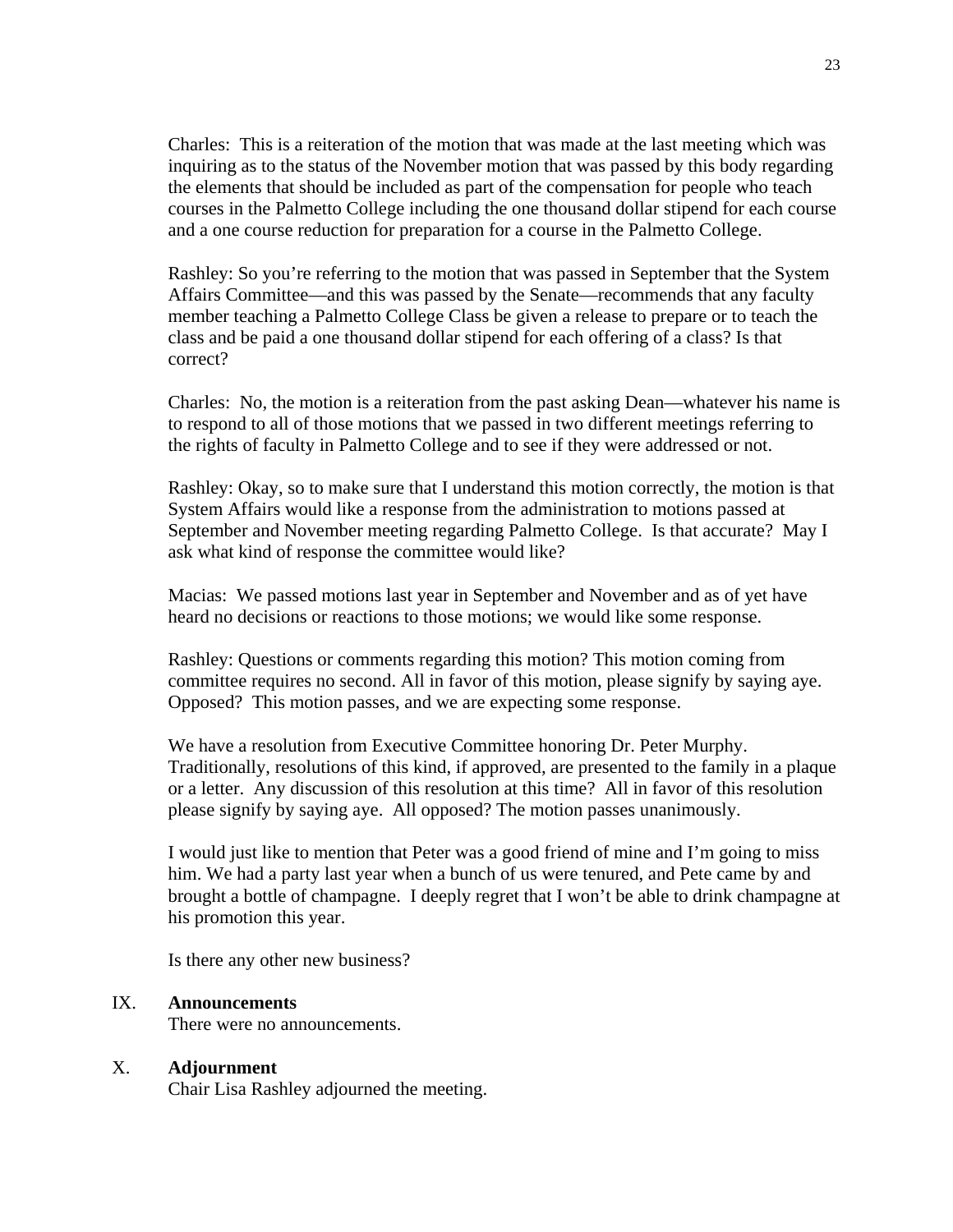Respectfully submitted,

Kathleen M. Fritz, Secretary April 8, 2005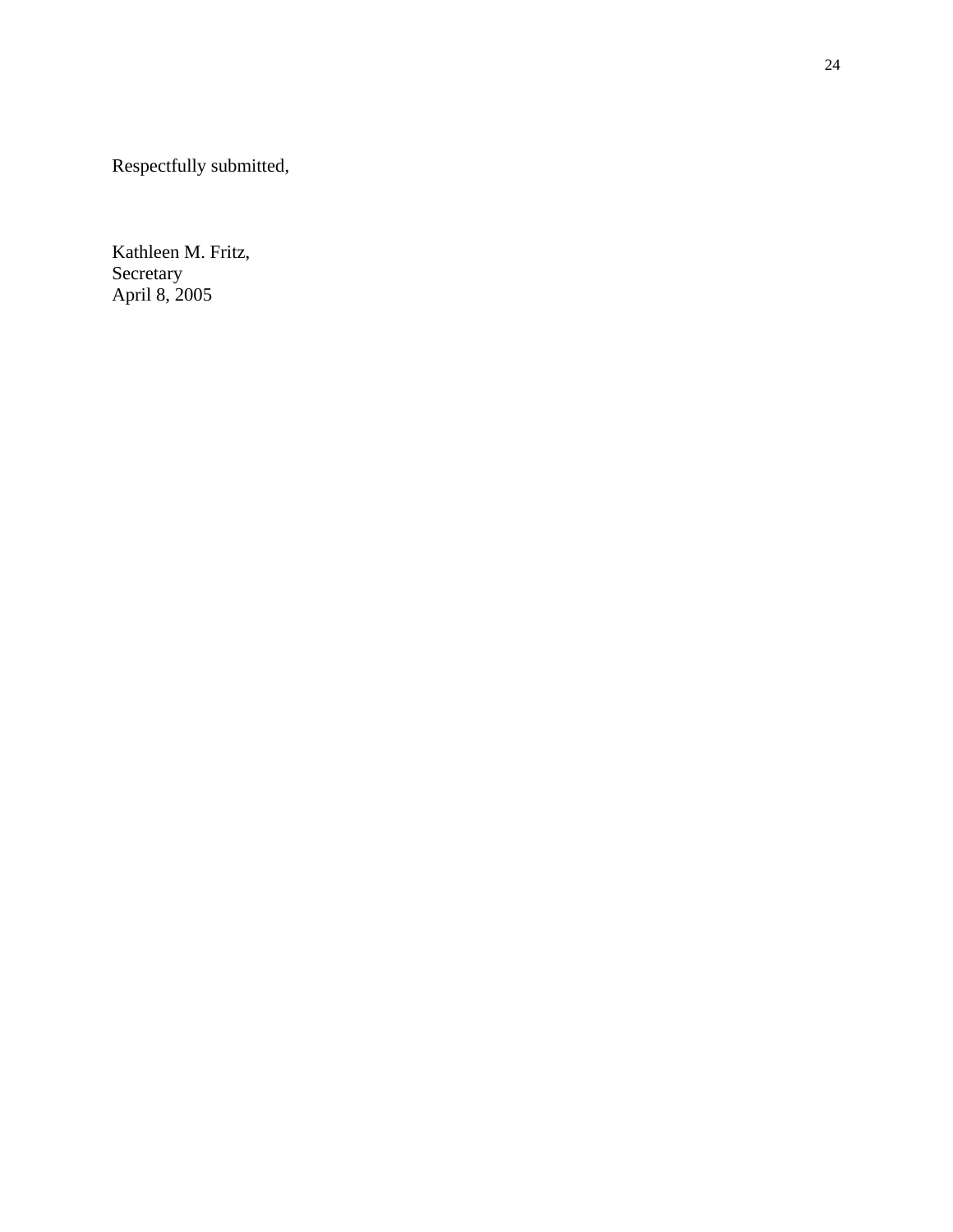#### **Attachment I**

#### **Vice Provost for Regional Campuses and Continuing Education Report to the Regional Campuses Faculty Senate February 11, 2005**

**Legislative:** I appeared with President Sorensen and the three senior campus chancellors in front of the Higher Education subcommittee of the House Ways and Means Committee on Wednesday, February 2. We reported on the status of budgets and the many positive things going on in our/your institutions—things like teaching and learning and graduation data.

I also previewed the prospect of Palmetto College highlighting course/degree delivery and efficiency. The members present appeared both interested and encouraged to learn that we are making efforts to more fully meet the needs of students in our respective regions.

There were also two emotional testimonials from legislators (Allendale and Aiken) who spoke to the value of having regional campuses in their communities. To date, those within the University who make it their business to monitor the General Assembly, have informed me that there is no momentum at all in favor of the Governor's proposal to phase out two of our campuses. While the University will not initiate a highly visible rebuttal to this overture, much is being done behind the scenes to insure its defeat. Unfortunately, the enrollment management and marketing functions at both of these institutions will be working double-time to off-set any public relations/student recruitment damage. We will continue to closely monitor this issue.

**Palmetto College:** Although fine tuning and testing remain, smart rooms have now been installed in Union, Laurens and Lancaster. Walterboro is happening this week, and Allendale and Sumter will be installed over the next two weeks. I will defer any comment on progress being made in the implementation of Palmetto College courses and degrees to Dr. Carolyn West or a representative of the Implementation Committee.

**University at Large:** The University has purchased the old armory facility, where ROTC will apparently be housed, freeing up space in the old coliseum and along the Horseshoe for other academic needs.

Two issues are being discussed in the Council of Academic Deans which have direct implications to the regional campuses: A) the creation of a central Teaching and Learning Center to support teaching and learning at all levels and in all contexts in which instruction occurs at USC. This Center will work to enhance the intellectual climate, promote open and ongoing dialogue among all members of the University community, and serve as an advocate for academic initiatives, as these enterprises enhance teaching and learning. TLC program areas will be in teaching, learning, instructional technology, community, environment, and advocacy. Examples of activities and resources include: infusing writing throughout the curriculum; syllabus writing; test writing; preventing and dealing with plagiarism or other forms of academic dishonesty; development and assessment of portfolios; effective teaching techniques for large sections; effective use of a variety of instructional technology (hardware and software) tools.

B) Faculty Mentoring: the Provost is asking the Council of Academic Deans to think through the issue of whether is establish a structure for mentoring junior faculty. Clearly, this is an issue we have considered on the regional campuses, and I have been a proponent of keeping the issue in front of the Senate and the faculty at large. Questions for your deliberation: 1) should every new hire be assigned a mentor? 2) should we train mentors to be mentors? 3) should the mentor be inside or outside the campus; inside or outside the judgmental chain? 4) Should mentors be assigned? 5) what about a network mentoring system to include multiple faculties? 5) Should we mentor across campuses? 6) Do women and minorities have special mentoring needs which need to be addressed?

#### **Respectfully submitted by Chris Plyler**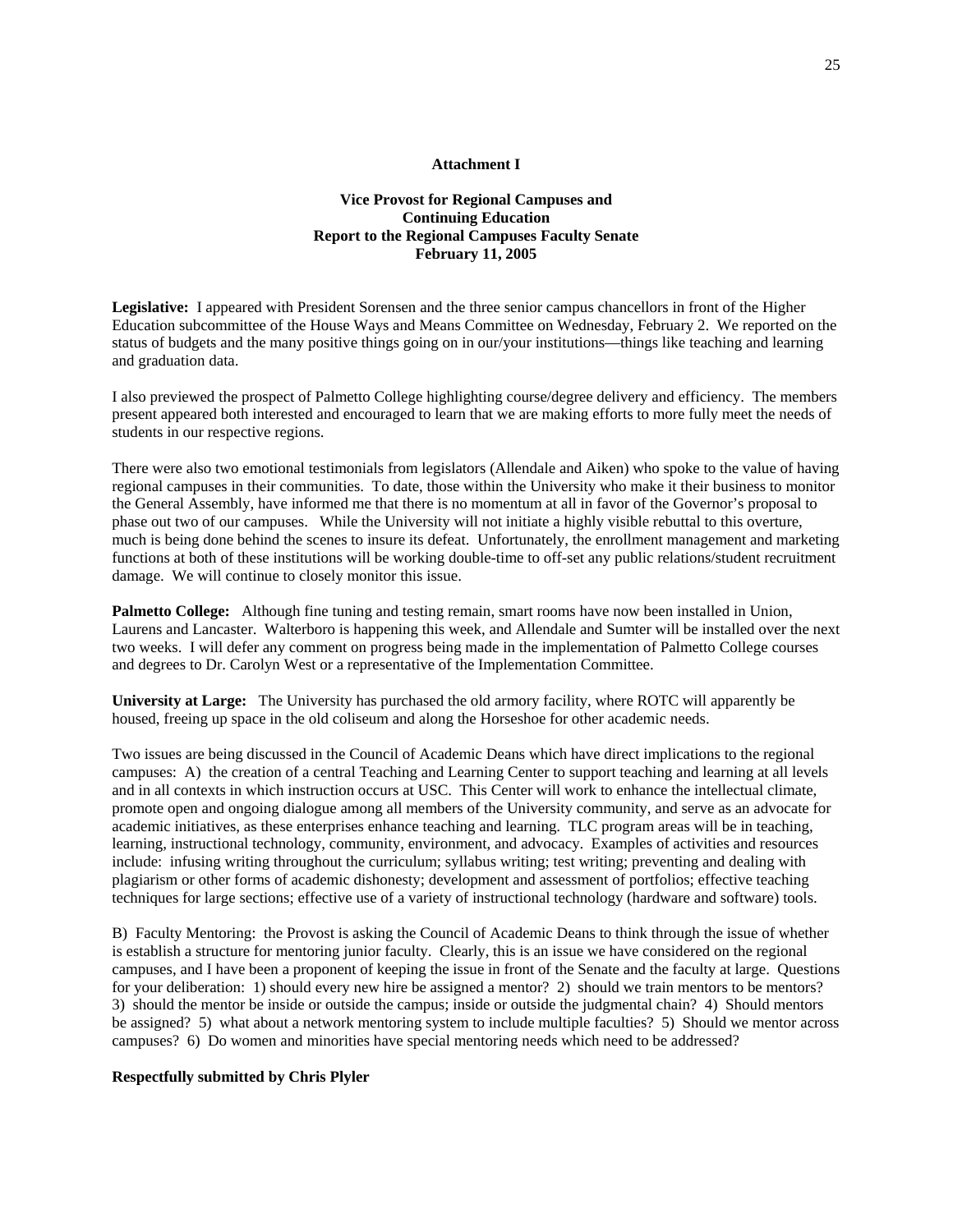# **Report of the Associate Vice Provost To Regional Campuses Faculty Senate February 11, 2005**

**Palmetto College –** The Palmetto College Implementation Committee has met a number of times since the last Senate meeting. This committee is composed of faculty elected by your faculty organizations, faculty appointed by your administration and three administrators. These representatives should be keeping you posted on what has happened in our meetings and the progress that has been made on the curriculum. Thus far we have decided to explore the issues of offering a psychology degree, an English degree and a history degree. The psychology faculty met on January 28, 2005 with two faculty connecting from Columbia with two faculty from Sumter and two faculty from Salkehatchie. At that meeting the psychology faculty agreed to a curriculum for a psychology degree to be offered from Palmetto College. The English faculty and the history faculty will be holding similar meetings on February 18, 2005.

**Business Degree –** I traveled to Sumter on December 6, 2004 to meet with the business faculty to discuss the opportunities and challenges associated with offering a business degree through Palmetto College. Currently I am attempting to accumulate information concerning accreditation requirements for a business degree offered over distance technology.

**Instructional Workshop for Distance Faculty-** We had 15 faculty apply for the workshop in May. I have been in contact with your deans concerning participation. Participants should be hearing soon about their selection for this first workshop.

**Course Offering for Fall, 2005 Palmetto College-**The courses we are planning to offer for Fall, 2005 are: ENGL P437 Rashley Lancaster; HIST P442 The Old South TTh 1-2:15 Cox Lancaster;ENGL P406 Shakespeare1:00-2:15 MW Hjelm Salkehatchie;SOCY P340 Introduction to Social Problems MWF 11:00-11:50 Wright Sumter;PSYC P501 Human Factors 2:30-3:45 TTh Gottesman Salkehatchie.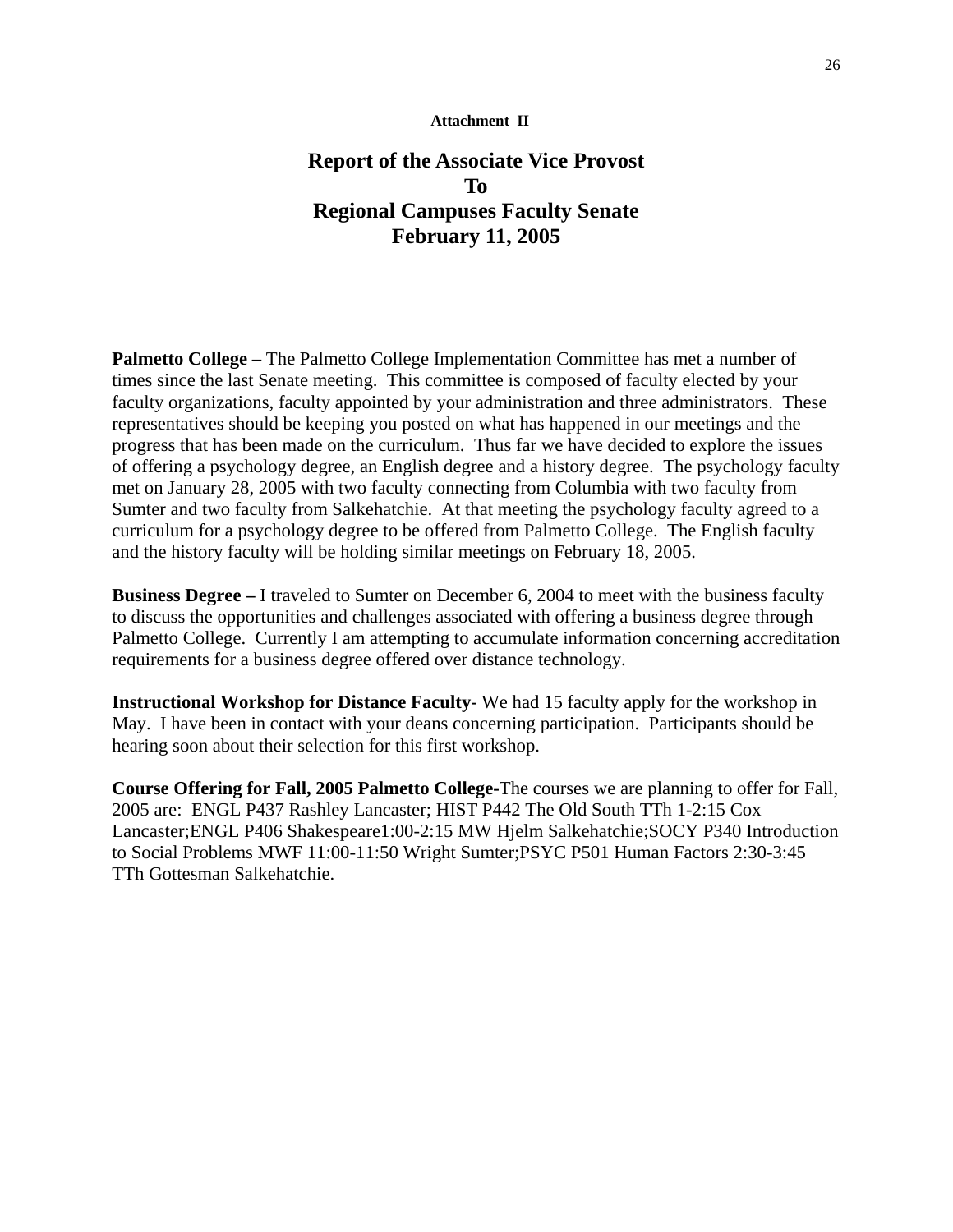#### **Attachment III**

# REGIONAL CAMPUSES FACULTY SENATE MEETING

# USC Lancaster DEAN'S REPORT: Friday, February 11, 2004

### **STUDENTS**

Spring 2005 registration numbers are up by about 10%. Accepted freshman applications are up substantially for students who will begin in Fall 2005.

# **FACULTY**

We have been approved to do two faculty searches this year for full time tenure track faculty members. The searches for a religion/philosophy professor and a business professor are underway. We also hope to appoint a visiting professor in the area of Catawba Indian studies who will teach in the general education curriculum.

#### **TECHNOLOGY**

The campus wireless project was completed last month and all areas on campus, with the exception of the Gregory Health and Wellness Center, are now wireless accessible. The Palmetto classrooms and the additional smart classrooms are ready to use.

# **FINANCES**

Parity remains a critical issue for the campus. As an example of funding inequity, USC Lancaster receives approximately \$1.5 million less than USC Sumter even though we have as many students. Thankfully, USCL is not on the Governor's list for proposed cuts.

#### **DEVELOPMENT**

The University Baptist Church buildings and property are among the many recent large gifts to USCL that add up to over \$3 million in the last year alone. This year is also the first year in which over 100 USCL students are receiving academic scholarships provided by the Educational Foundation of USCL.

### **FACILITIES**

The renovation of the Health Services Building is well underway. Dr. Riner's Exercise Science Lab, Cardiac Rehabilitation, Physical Therapy, and Diabetes Education will all soon be housed in this facility. Our new ball field (softball, soccer, and volleyball) will be ready this summer. We are in the process of planning for parking expansion on campus.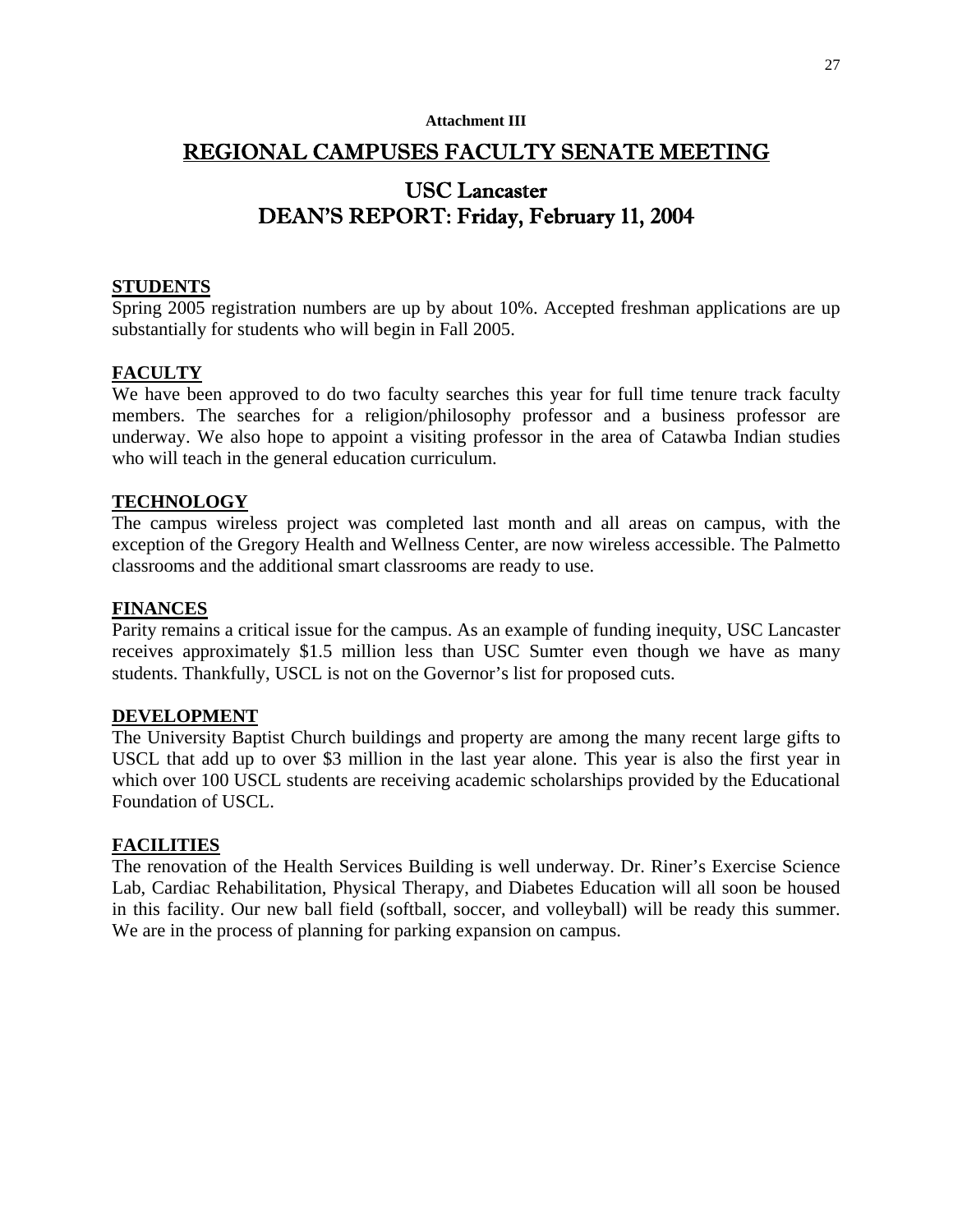#### **Attachment IV**

# **USC Regional Campuses Faculty Senate Dean's Report – USC Salkehatchie November 19, 2004**

Congratulations to Roberto Refinetti for being named a finalist for the 2004 Governors Professor of the Year Award. This is the second consecutive year that Salkehatchie has had a finalist in this competition (Sharon Folk was a finalist in 2003).

On October 22, the USC Board of Trustees voted to name Wayne Chilcote Professor Emeritus, posthumously. Wayne was a loyal member of the University for many years and is deserving of this distinction.

SGA events for October included a Halloween Carnival in Allendale and a Luau in Walterboro. "Yours truly" along with members of the Dean's office staff dressed up in disguises and "haunted the halls" with treats for students, faculty, and staff.

Fall enrollment is down about 5.32 % in comparison to last Fall. Possible reasons include the "closure issue" and some of the local high school graduating classes being significantly smaller than in the past.

According to SPAR reports for the first quarter, Salkehatchie has been awarded \$613,000 in grant funding to date. This amount surpasses the total grant funds raised by Salkehatchie in FY 03, which was \$550,000.

Dr. Mary Hjelm and Mr. Ed Merwin have created a new in-house publication called "Faculty Forum" to give faculty a vehicle to publish short articles not appropriate for standard professional publications. Dr. Arthur Mitchell's work is featured in the first edition.

On October 31, the Salkehatchie Faculty Organization voted unanimously to pursue offering discipline-specific associate degrees in Early Childhood Education, Criminal Justice, and Business Administration. This initiative is a result of the market demand from students and prospective students in the region served. A proposal will come before this body for action today.

Respectfully Submitted: Ann C. Carmichael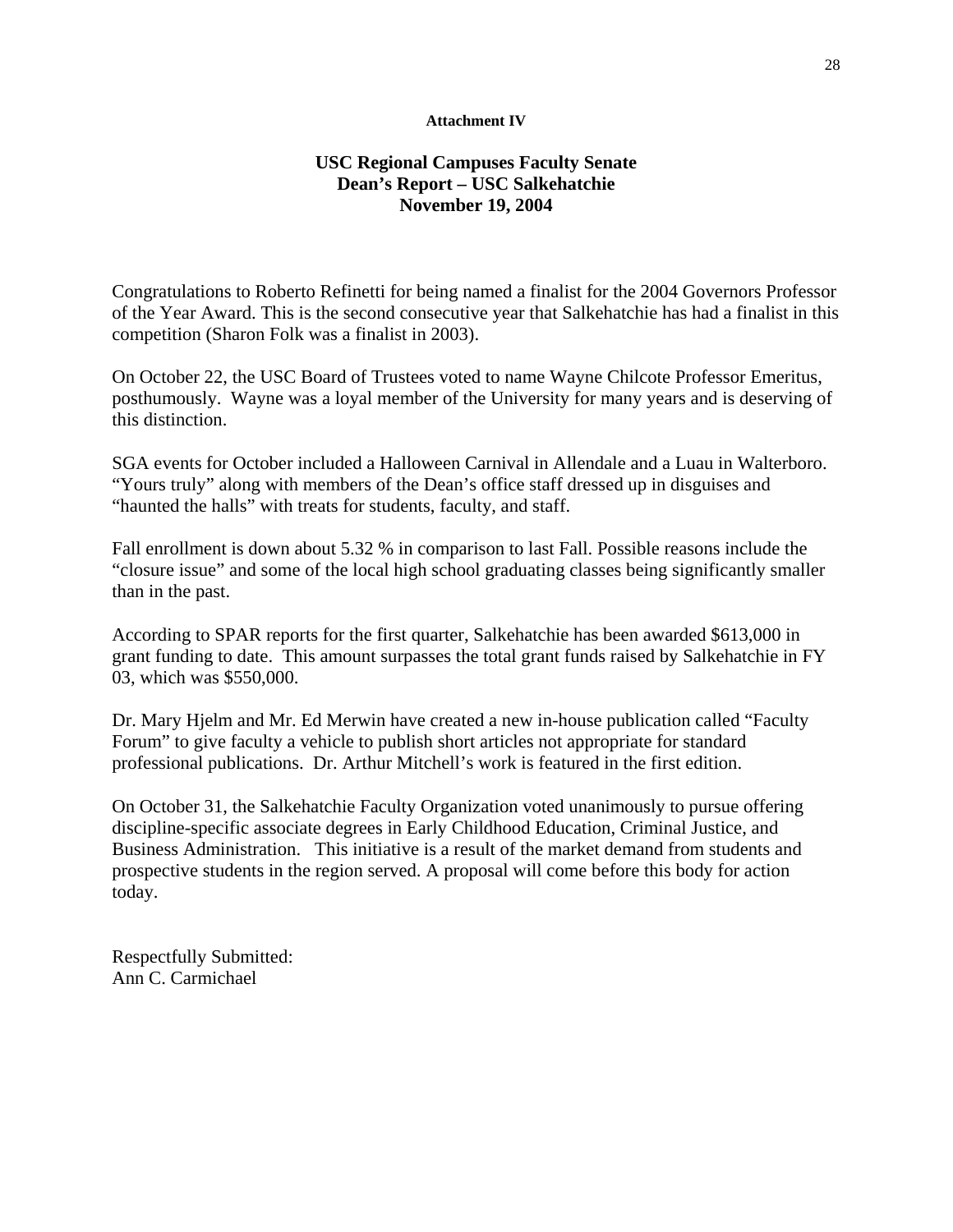#### **Attachment V**

# REPORT OF THE DEAN OF THE UNIVERSITY OF SOUTH CAROLINA SUMTER TO THE REGIONAL CAMPUSES FACULTY SENATE February 11, 2005

**Human Resources**: Since my last report to this Senate in November 2004, USC Sumter has had a number of human resources actions. National searches to fill three tenure-track positions, one in sociology and two in mathematics, are still in progress. Interviews of finalists for the two mathematics positions are underway. During their meeting in December, the USC Board of Trustees approved the title of Distinguished Professor of Mathematics for Dr. Charles Cook during this final year of service, as well as the title of Distinguished Professor Emeritus upon his retirement in June 2005. In December, I accepted the resignation of Instructor of Biology Dr. Debbie Bishoff. Recently, I received official notice that a disability retirement had been approved for maintenance specialist Jimmie Lee Abraham after 23 years of dedicated service. Also, I've received resignations from maintenance specialist Ida Taylor and records and registration assistant Toni Williams. Searches are underway to fill these three staff positions. USC Sumter has had 21 employees file for TERI (Teacher Early Retirement Incentive) since its inception. Of those 21, five have already moved from TERI status to full retirement, and two others have formally declared full retirement dates in June 2005. Of the remaining 14, one has a TERI end date in 2005, five in 2006, two in 2007, three in 2008, and three in 2009.

**Enrollments**: Preliminary enrollment figures at USC Sumter for the 2005 Spring Semester indicate significant enrollment decreases compared to last year. As of February 4, 2005, headcount enrollment was down 10.92% to 865, and full-time equivalent enrollment was down 0.71% to 627. Nearly all of this decline is attributable to the fact that in late May the neighboring technical college terminated the joint associate degree nursing program that had been in place for over 25 years, decimating the enrollments in several of our science classes.

**Physical Plant**: USC Sumter is in the process of re-painting the stripes in all of our parking lots. Following the removal of the last of the five portable buildings that were placed on the Sumter campus in 1979, those building sites have been leveled and refurbished. Plans continue to repair several old clogged and/or collapsed storm water sewers on campus, and asbestos abatement in a condemned warehouse is underway, after which the building will be demolished and the site refurbished. Installation of a second compressed video distance education classroom to support Palmetto College will soon commence.

**Budget**: The unexpected enrollment decline this fall has resulted in early use of contingency funds to balance the FY 04-05 budget. USC Sumter has now completed a zero-based budgeting process for the current year and identified several potential areas in which the budget can be trimmed.

Respectfully submitted,

 C. Leslie Carpenter Dean of the University

clc\word\docs\faculty senate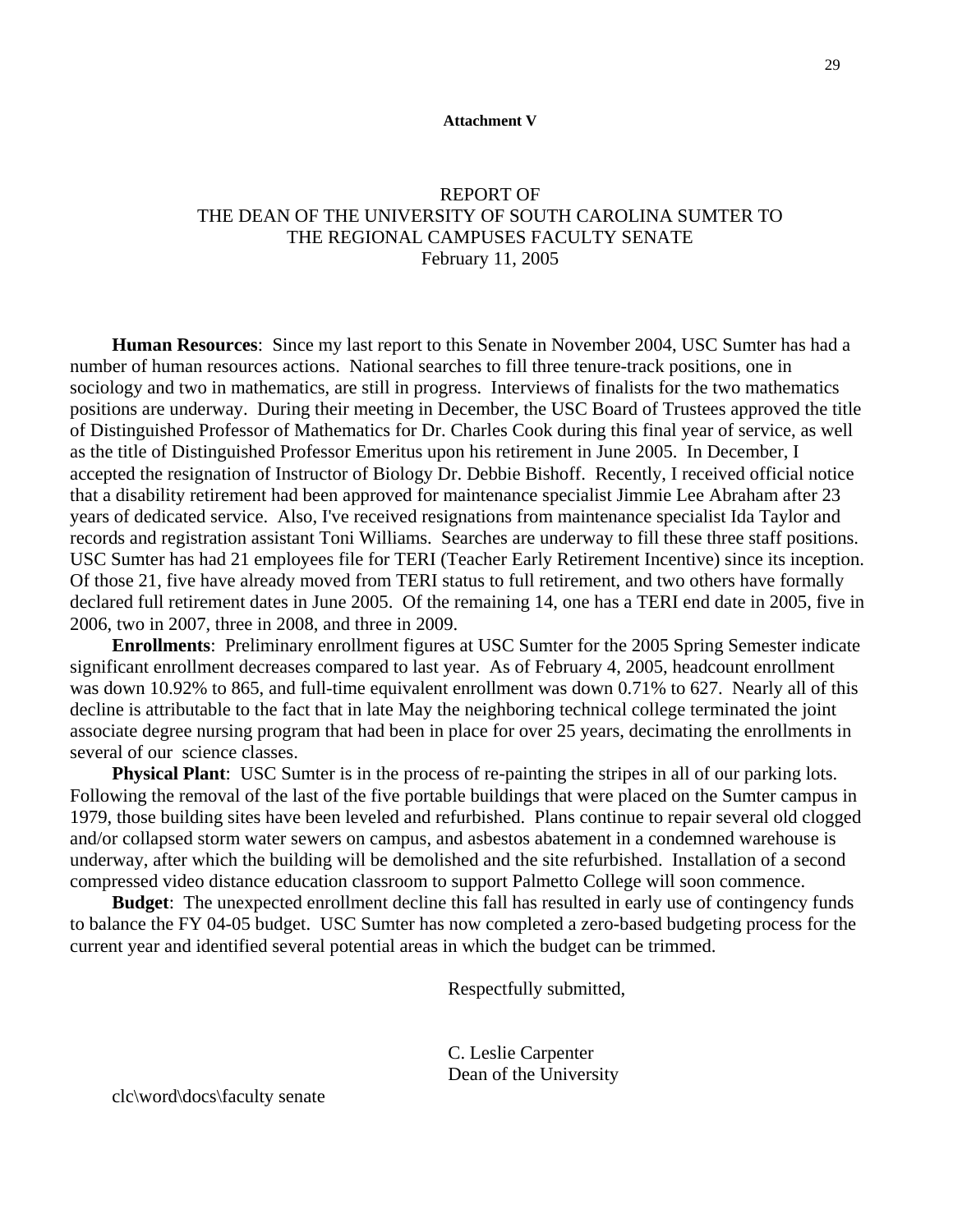#### **Attachment VI**

# USC Union Regional Campuses Faculty Senate Dean's Report February 11, 2005

- For the second semester in a row, USC Union experienced the largest percentage of growth of any college or university in South Carolina. Enrollment for spring 2005 had an increase of 25% over spring 2004. This follows a fall 2004 increase of 29.71% over fall 2003.

|                   | Headcount         | % increase |
|-------------------|-------------------|------------|
| Fall '03<br>313   | Fall '04<br>406   | 29.71%     |
| Spring '04<br>296 | Spring '05<br>370 | 25%        |
|                   | <b>FTE</b>        | % increase |
| Fall '03<br>179   | Fall'04<br>245    | 36.68      |
| Spring '04<br>188 | Spring '05<br>229 | 21.98      |

- USC Union's faculty and staff mourned the loss of Dr. Peter Murphy in an automobile accident just before Christmas. A memorial service was held January 24. The USCU family wishes to express our thanks for the many messages of condolence from around the University system. He will be greatly missed.
- USC Union held its tenth annual Founders' Day celebration on February 7. This year's Founders' award was presented posthumously to David S. Taylor from Laurens. David served in the S. C. House of Representatives and as a state senator. He was instrumental in the establishment of the USC Union campus in Laurens and was a strong voice for higher education. Responding on behalf of the family was House of Representatives member, Adam Taylor, son of the late senator.
- USC Union's biggest challenge for fall 2005 will be the search for faculty members. Over the past few years USC Union has lost Tandy Willis, Mary Barton and Peter Murphy to death. We have lost Harold Sears due to retirement. Adjuncts have helped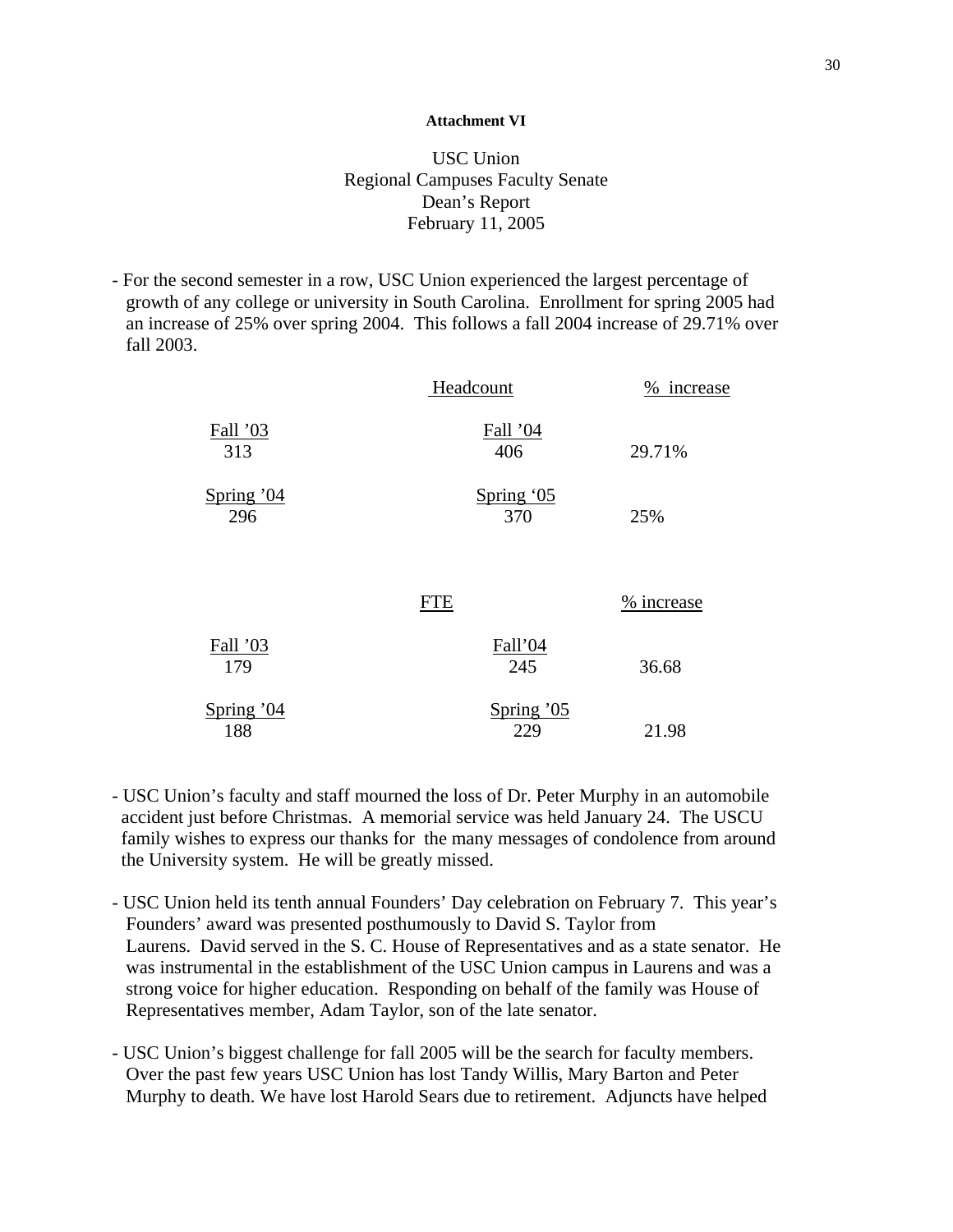us fill these needs, but we must conduct searches for this fall. We will also be seeking an assistant dean for Academic Affairs.

- USC Union's and Laurens' "smart classroom" are completely installed and testing will be completed as soon as possible. Plans are being made to run pilot classes between Union and Laurens this summer.
- To paraphrase Mark Twain, the report of USC Union's demise has been greatly exaggerated. Our legislative delegations from our service area have told us that USC Union and USC Salk are vital to the economic development of our parts of South Carolina. They have pledged to keep our campus in the budget and that they will support our efforts.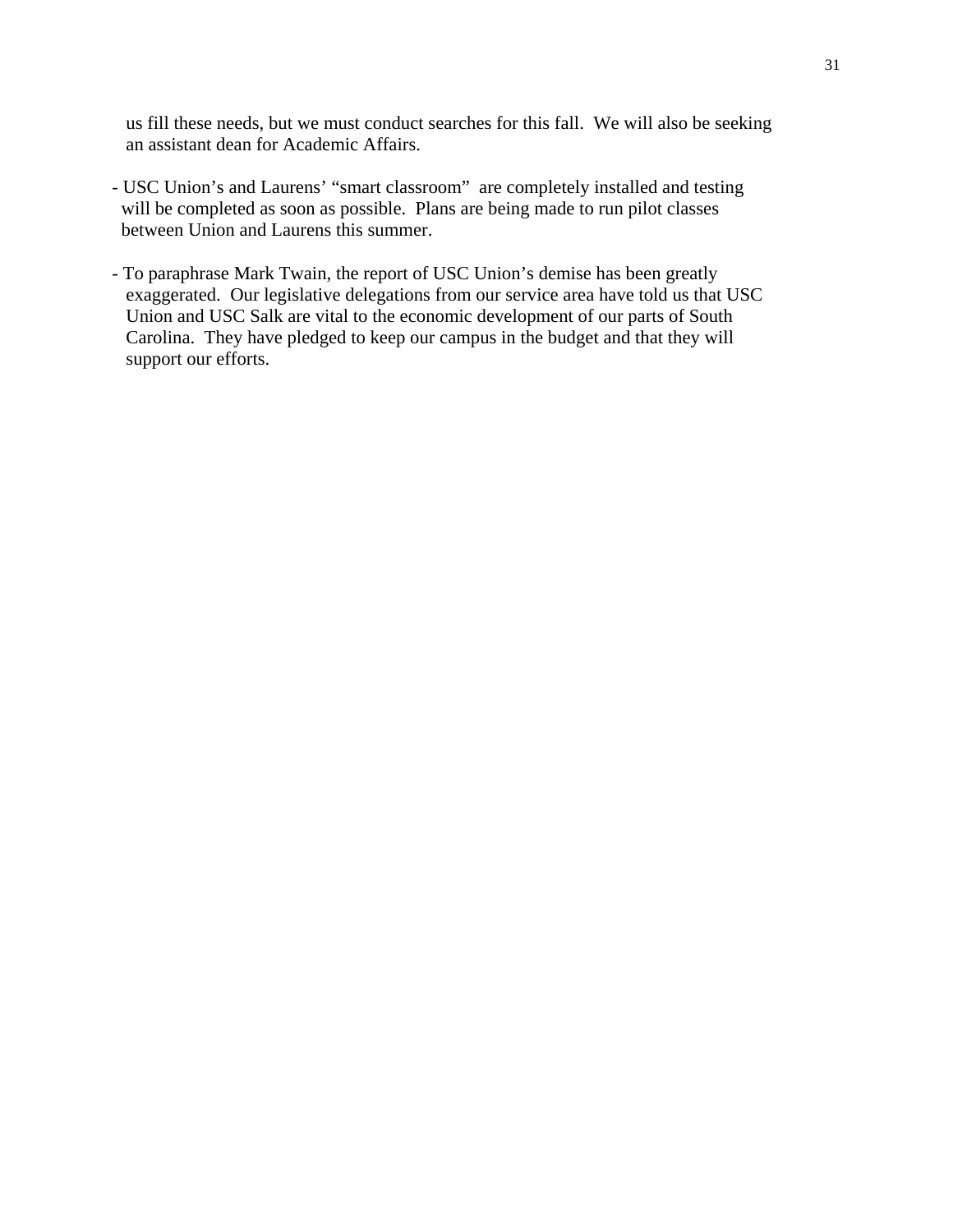#### **Attachment VII**

# **February 11, 2005 Welfare Committee Report**

In this session, the Welfare Committee continued actively working on our charges as follows:

# Tenure and Promotion Workshop:

The workshop will be held Tuesday, May  $10^{th}$ , at 10:00 a.m. The morning session will be a panel discussion. Panelists have been invited and will be supplied with questions prior to the meeting. Lunch will be provided. The afternoon session will include an interactive panel discussion on crafting tenure and promotion files. The workshop will adjourn at 3:00 p.m.

# Salary Study:

The committee will present this report at the final meeting of the year.

# Faculty Workload Study:

Committee members will distribute a questionnaire asking for faculty input on questions regarding faculty workload and faculty satisfaction with job-related issues. The faculty will be asked to complete the survey and return it to their campus representative. Results will be compiled and presented at the final meeting of the year.

Respectfully submitted, Terrie Smith, Chair

In attendance: Terrie Smith (chair), USC Sumter Linda Allman, Continuing Education Tara Fatemi, USC Union Nancy Hazam, USC Lancaster Cynthia McMillan, USC Salkehatchie Fran Gardner Perry, USC Lancaster Tarsem Purewal, USC Salkehatchie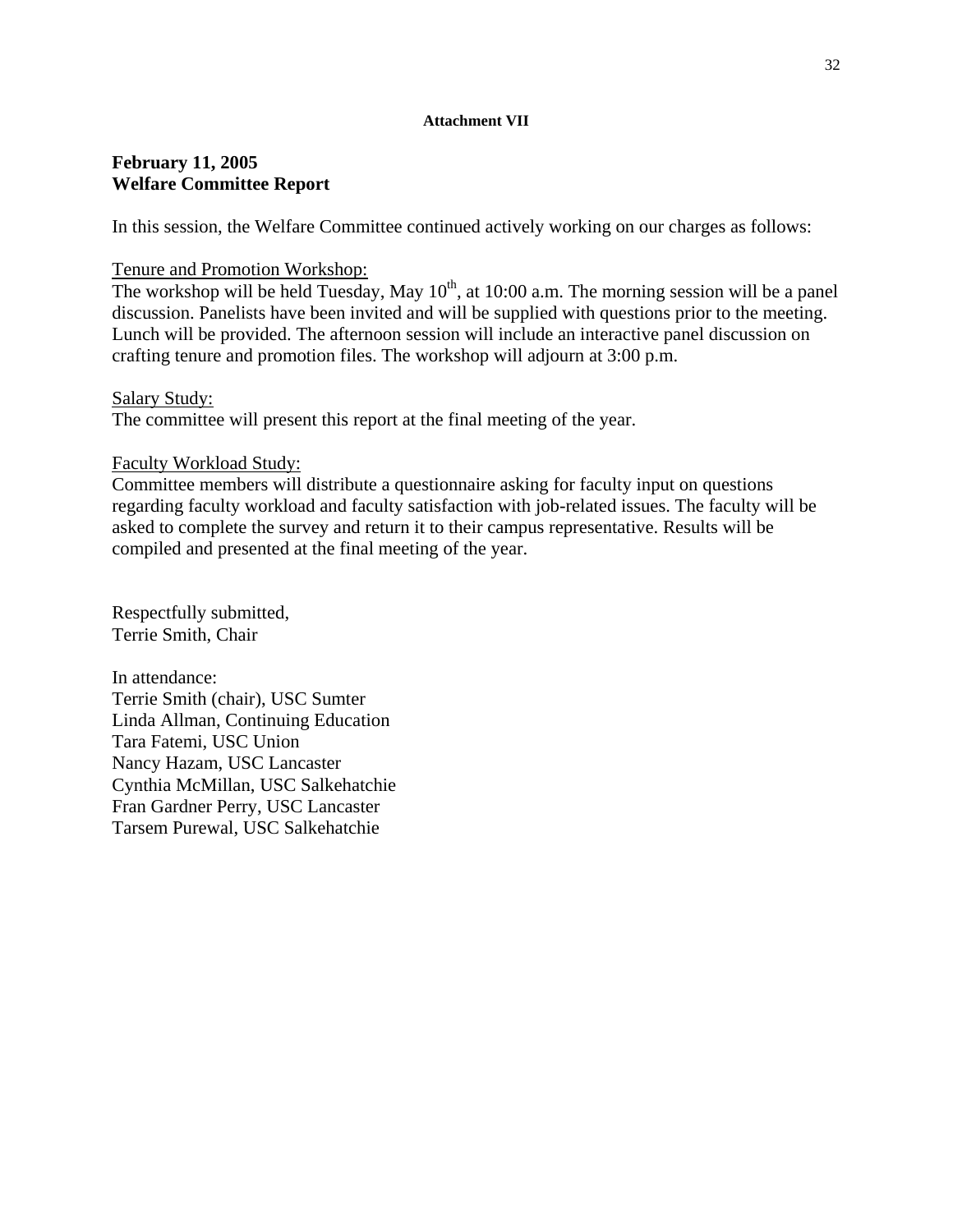#### **Attachment VIII**

# **Courses & Curriculum Report to the Regional Campuses Faculty Senate (Feb. 2005)**  Robert B. Castleberry

Let me begin my report by confessing that I did not electronically pre-submit this report to the Secretary. In fact (unfolding a napkin) I only recently wrote it down on a place mat during lunch.

I had two meetings earlier this morning on matters before the Courses & Curriculum Committee.

First, I am on a subcommittee looking at the forms that the Committee uses. When a course is deleted or altered in some way, the Department, College or School is supposed to indicate if the change affects any other academic unit. Usually, they say it doesn't. As you know, that is often a slight understatement. If nothing else, the change may affect the regional campuses. We are looking at adding some verbiage to the effect that the Vice Provost and Executive Dean should be copied on all changes that relate to courses that we offer. There was also discussion of what to do about new courses taught as distance courses (video, internet, etc.). These courses need to be signed–off on by the Office of Distance Education and Instructional Services. I asked if paperwork needed to be processed if an existing "regular" course was to be offered as a distance course. (This may become relevant if Palmetto College courses become a reality.) There was some discussion on this on both sides of the question, but we arrived at no final decision.

In the regular meeting of the Courses and Curriculum Committee, several course changes were approved. The changes to the Middle School Educational Curriculum were approved by Committee. A few of my colleagues may also be interested in some new courses that were approved:

Psyc 507 is Cognitive Neuroscience and 571 is the lab for that course. Phil 305 is Islamic Philosophy since the Middle Ages

Finally, there seems to be a new course approved apparently dealing with aspects of kidney problems – EMCH 260 deals with Fluid Mechanics.